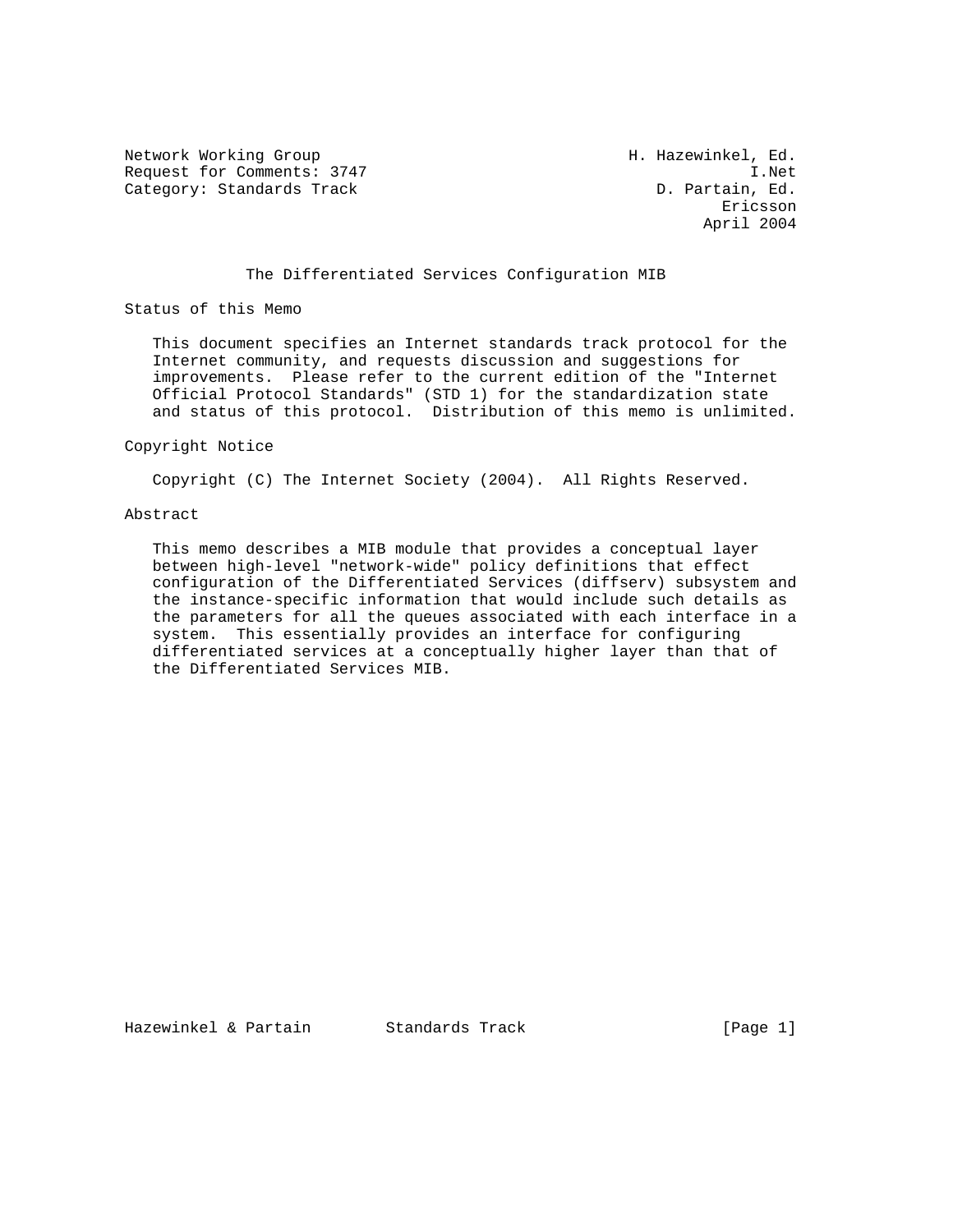Table of Contents

|  |  |  |  | -2                                                                                                                                                                                                                                                                                                                                                                                                                                                                                                                                                               |
|--|--|--|--|------------------------------------------------------------------------------------------------------------------------------------------------------------------------------------------------------------------------------------------------------------------------------------------------------------------------------------------------------------------------------------------------------------------------------------------------------------------------------------------------------------------------------------------------------------------|
|  |  |  |  | 2                                                                                                                                                                                                                                                                                                                                                                                                                                                                                                                                                                |
|  |  |  |  | 3                                                                                                                                                                                                                                                                                                                                                                                                                                                                                                                                                                |
|  |  |  |  | 3                                                                                                                                                                                                                                                                                                                                                                                                                                                                                                                                                                |
|  |  |  |  | 3                                                                                                                                                                                                                                                                                                                                                                                                                                                                                                                                                                |
|  |  |  |  | $\overline{4}$                                                                                                                                                                                                                                                                                                                                                                                                                                                                                                                                                   |
|  |  |  |  | 5                                                                                                                                                                                                                                                                                                                                                                                                                                                                                                                                                                |
|  |  |  |  | 6                                                                                                                                                                                                                                                                                                                                                                                                                                                                                                                                                                |
|  |  |  |  | 6                                                                                                                                                                                                                                                                                                                                                                                                                                                                                                                                                                |
|  |  |  |  | 7                                                                                                                                                                                                                                                                                                                                                                                                                                                                                                                                                                |
|  |  |  |  |                                                                                                                                                                                                                                                                                                                                                                                                                                                                                                                                                                  |
|  |  |  |  |                                                                                                                                                                                                                                                                                                                                                                                                                                                                                                                                                                  |
|  |  |  |  |                                                                                                                                                                                                                                                                                                                                                                                                                                                                                                                                                                  |
|  |  |  |  |                                                                                                                                                                                                                                                                                                                                                                                                                                                                                                                                                                  |
|  |  |  |  |                                                                                                                                                                                                                                                                                                                                                                                                                                                                                                                                                                  |
|  |  |  |  |                                                                                                                                                                                                                                                                                                                                                                                                                                                                                                                                                                  |
|  |  |  |  |                                                                                                                                                                                                                                                                                                                                                                                                                                                                                                                                                                  |
|  |  |  |  |                                                                                                                                                                                                                                                                                                                                                                                                                                                                                                                                                                  |
|  |  |  |  |                                                                                                                                                                                                                                                                                                                                                                                                                                                                                                                                                                  |
|  |  |  |  |                                                                                                                                                                                                                                                                                                                                                                                                                                                                                                                                                                  |
|  |  |  |  |                                                                                                                                                                                                                                                                                                                                                                                                                                                                                                                                                                  |
|  |  |  |  |                                                                                                                                                                                                                                                                                                                                                                                                                                                                                                                                                                  |
|  |  |  |  | The Internet-Standard Management Framework<br>Relationship to other MIBs<br>The Policy-based Management MIB Module<br>The Differentiated Services MIB Module<br>The Differentiated Services Configuration MIB Module Design. .<br>6.1. An Approach to Template Cloning.<br>6.2.1. The Initial Situation. 8<br>6.2.2. The Configuration Template 9<br>6.2.3. Applying the Template. 11<br>6.2.4. Applying the Template Using SNMP Messages. 14<br>Managed Objects Definitions (MIB Module) 15<br>10.1. Normative References 22<br>10.2. Informative References 23 |

#### 1. The Internet-Standard Management Framework

 For a detailed overview of the documents that describe the current Internet-Standard Management Framework, please refer to section 7 of RFC 3410 [RFC3410].

 Managed objects are accessed via a virtual information store, termed the Management Information Base or MIB. MIB objects are generally accessed through the Simple Network Management Protocol (SNMP). Objects in the MIB are defined using the mechanisms defined in the Structure of Management Information (SMI). This memo specifies a MIB module that is compliant to the SMIv2, which is described in STD 58, RFC 2578 [RFC2578], STD 58, RFC 2579 [RFC2579] and STD 58, RFC 2580 [RFC2580].

### 2. Introduction

 This memo defines a MIB module that can be used to convey management information about desired network-wide Differentiated Services based policy behavior. This module is designed to integrate with the Differentiated Services MIB module [RFC3289] in order to provide template configurations for the Differentiated Services MIB module. The MIB module defined in this memo (the DIFFSERV-CONFIG-MIB) may be

Hazewinkel & Partain Standards Track [Page 2]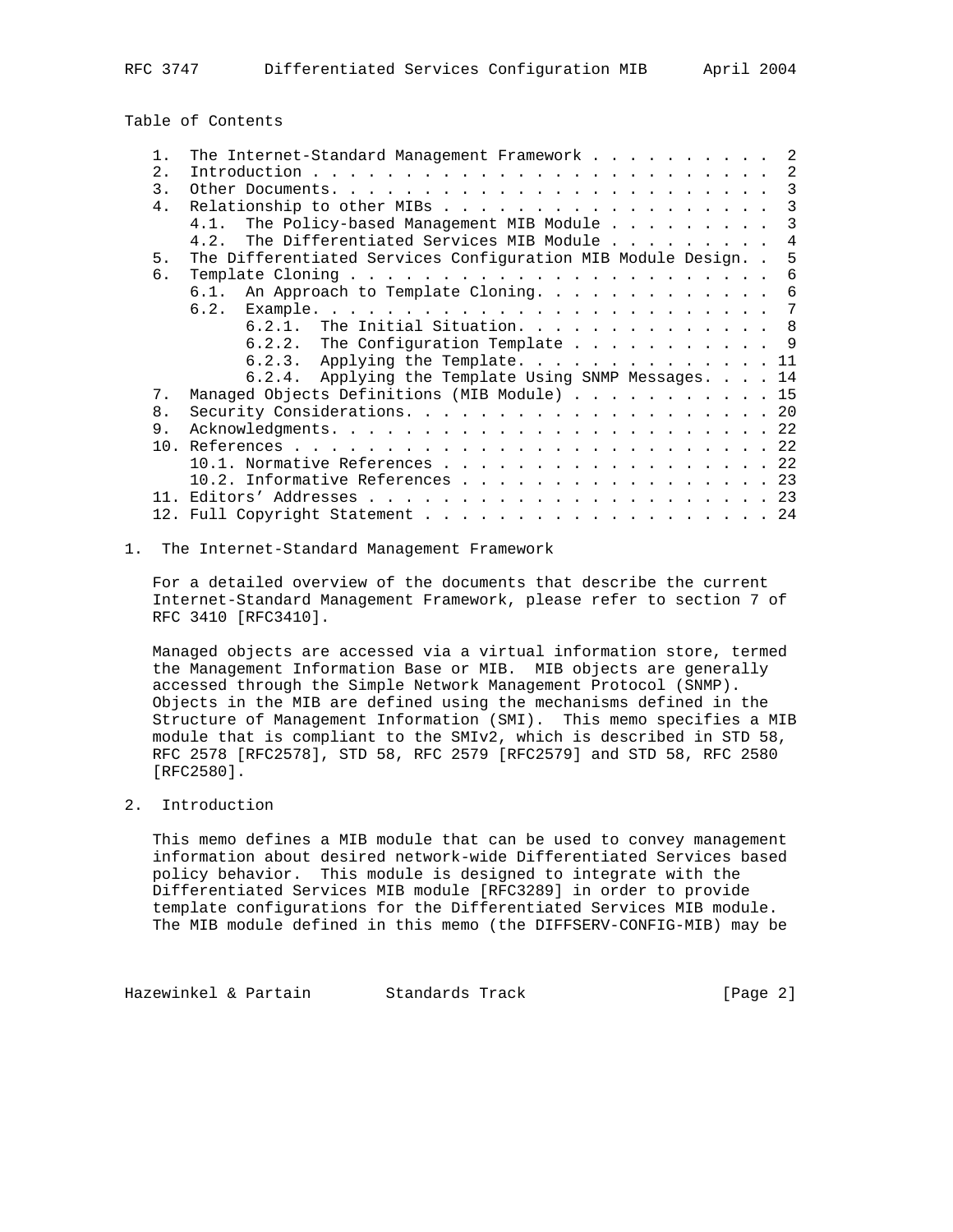used in combination with the Policy-based Management MIB module [PMMIBDR], but that is not a requirement. Without the Policy-based Management MIB module, a management application must emulate behavior provided by the Policy-based Management MIB using equivalent "low level" SNMP operations in normal manager/agent communication.

 Together, this memo, [RFC3289], and [PMMIBDR] represent an instance of an integrated architecture for both device-specific and network wide policy (configuration) management, which is fully integrated with the Internet Standard Management Framework.

 The Differentiated Services MIB module [RFC3289] operates on a device level. The MIB module in this memo, the DIFFSERV-CONFIG-MIB, creates a coherent configuration management view as an umbrella over [RFC3289]. That is, the DIFFSERV-CONFIG-MIB provides a conceptual Application Program Interface (API) for configuration of the Differentiated Services parameters. Since the Differentiated Services MIB module is able to maintain configuration information, the DIFFSERV-CONFIG-MIB configuration API consists only of configuration template information and the start of the so-called functional datapath.

3. Other Documents

 It is assumed that the reader is familiar with Differentiated Services ([RFC2474] and [RFC2475]), the Policy-based Management MIB ([PMMIBDR]), and "Configuring Networks and Devices With SNMP" ([RFC3512]). These documents include all of the necessary terminology for understanding this memo. However, note that use of the MIB module in this memo does not require the use of [PMMIBDR]. [RFC3512] also provides an example MIB module which may help in understanding the relationship between DIFFSERV-CONFIG-MIB and the Differentiated Services MIB in [RFC3289].

4. Relationship to other MIBs

 In this section, we describe the relationship of this MIB module to other MIB modules. The overall architecture used for policy configuration management is described in [PMMIBDR].

4.1. The Policy-based Management MIB Module

 [PMMIBDR] defines a MIB module that enables policy-based configuration management of infrastructure using the Internet Standard Management Framework. The document includes a table for configuring policies to be implemented, tables for storing the roles of elements on a particular device, a table for representing the capabilities of a device with respect to policy management, a table

Hazewinkel & Partain Standards Track Form (Page 3)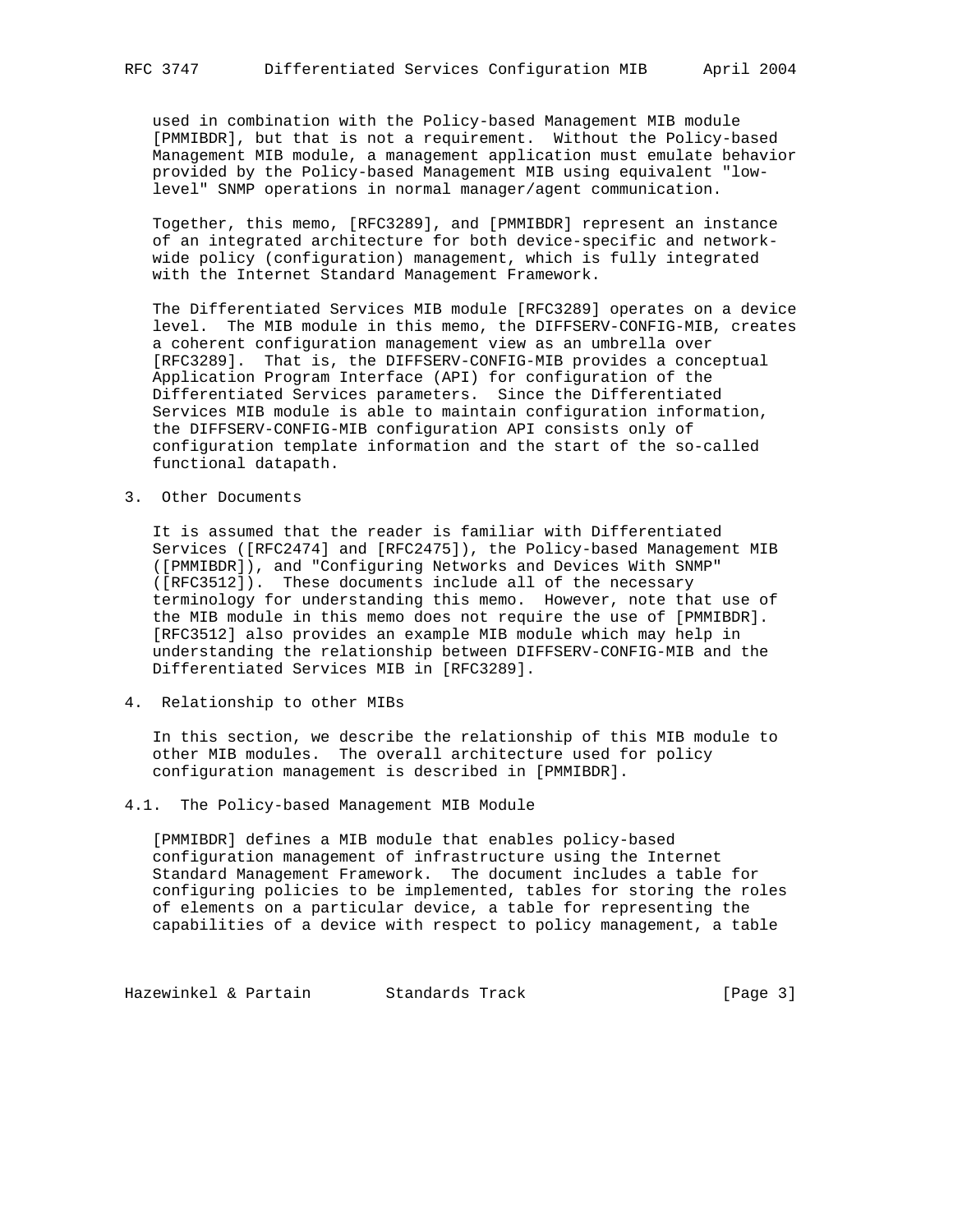for referencing elements affected by a policy, as well as other infrastructure. There is no requirement that [PMMIBDR] be used in conjunction with the MIB module defined in this memo.

 See [PMMIBDR] for a full description of the policy-based configuration framework it provides.

### 4.2. The Differentiated Services MIB Module

 The Differentiated Services MIB module [RFC3289] provides a common set of managed objects useful for configuring Differentiated Services parameters on a Differentiated Services capable device. This is what is referred to as instance-level configuration. It is the alteration of the instance-level information in that MIB module which may be done using the objects in the MIB module defined in this memo.

 It is recognized that vendors may include additional managed objects in their devices (via vendor-specific MIB modules) for configuring Differentiated Services parameters. If a vendor chooses to use the objects defined in this memo for configuration, the vendor should provide additional managed objects in a similar approach as defined for the Differentiated Services MIB module.

 Since the managed objects of the Differentiated Services MIB [RFC3289] are not directly associated with an instance (interface and interface direction), the same managed objects can be used for traffic treatment configuration templates in a Differentiated Services capable device and can then be applied on multiple instances. Therefore, the tables as defined in the Differentiated Services MIB can be used directly for template configuration purposes. Those tables are:

- diffServClfrTable
- diffServClfrElementTable
- diffServMultiFieldClfrTable
- diffServMeterTable
- diffServTBParamTable
- diffServActionTable
- diffServDscpMarkActTable
- diffServCountActTable
- diffServAlgDropTable
- diffServRandomDropTable
- diffServQTable
- diffServSchedulerTable
- diffServMinRateTable
- diffServMaxRateTable

Hazewinkel & Partain Standards Track Track [Page 4]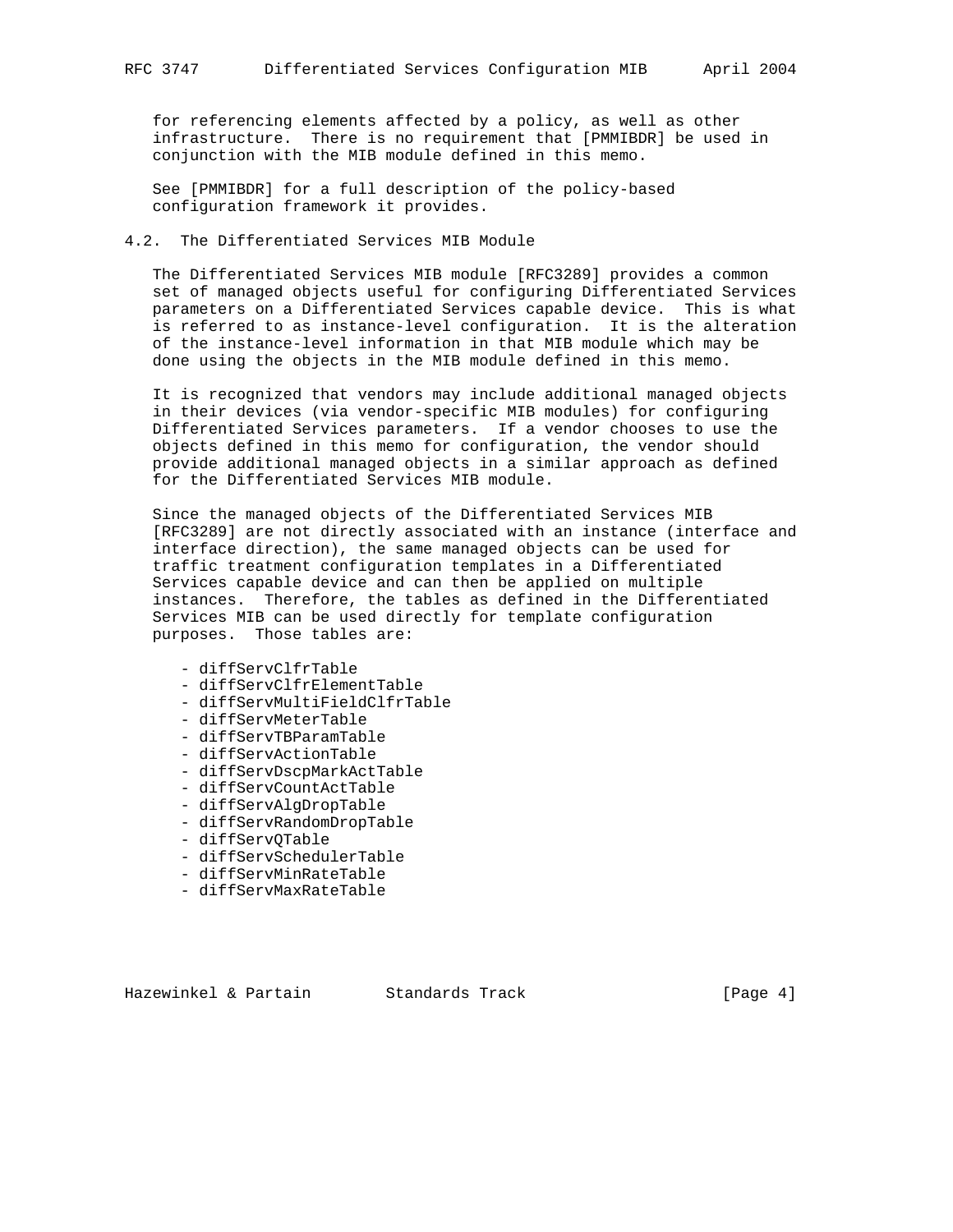Readers familiar with the Differentiated Services MIB will notice that these are all templates. Only the diffServDataPathTable defines a managed instance for Differentiated Services traffic treatment by its indexes of the interface and its direction. This also allows the tables mentioned above to be used as a configuration template without defining anything directly related to a managed instance.

### 5. The Differentiated Services Configuration MIB Module Design

 The Differentiated Services Configuration MIB module (in this memo) of the SNMP-based configuration management framework is positioned between the Policy-based Management MIB module and the instance specific Differentiated Services MIB module as described above.

 The MIB module found in this memo is designed to maintain configuration templates for the Differentiated Services MIB [RFC3289] module. The module only has a template table that describes a Differentiated Services traffic treatment by providing the starting pointer of the functional datapath. The templates represent a specific configuration of traffic treatment in a functional datapath of a Differentiated Services capable device. To avoid duplication of managed objects, the actual templates defining the functional datapath are defined in the Differentiated Services MIB module. These are also used for the management of the instances. Therefore, the implementation of the DIFFSERV-CONFIG-MIB module uses the tables defined in the Differentiated Services MIB. As soon as a configuration is made active via the POLICY-MANAGEMENT-MIB or using normal SNMP operations, the configuration defined within this MIB module will be instantiated in the DIFFSERV-MIB.

 Note that this is a conceptual process. That is, the configuration may not actually go through an API available in the subsystem which implements the DIFFSERV-MIB module. However, configuration via the DIFFSERV-CONFIG-MIB module will alter the same instrumentation as the DIFFSERV-MIB module whether it does it via the DIFFSERV-MIB module or not.

 The Differentiated Services Configuration MIB module only needs to define a starting point of a traffic treatment configuration template. This table is similar to the diffServDataPathTable [RFC3289]. However, it has a semantic difference in that the diffServDataPathTable is associated with an instance (interface and interface direction), whereas the diffServConfigTable in this memo is not.

Hazewinkel & Partain Standards Track [Page 5]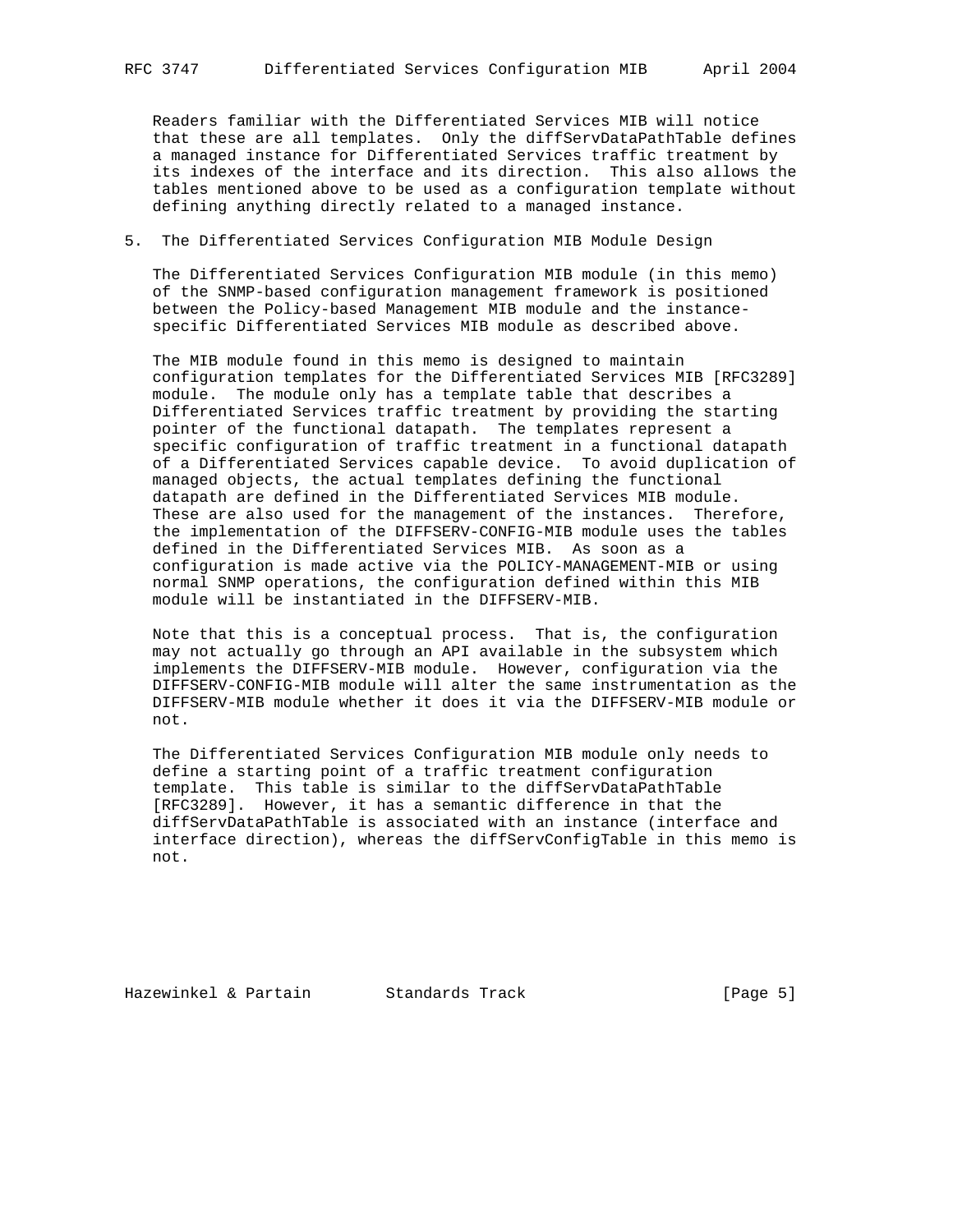Unlike most MIB modules, changes to the managed objects in this MIB module do not cause a change in the external/traffic behavior of the device. This MIB module is used to set up per-hop-behavior configurations. As soon as configurations are made active via the POLICY-MANAGEMENT-MIB or SNMP operations, the configurations defined within this MIB module will be instantiated in the DIFFSERV-MIB.

 The only table in this MIB module is the diffServConfigTable, which provides managed objects for registering traffic treatment configurations used in differentiated services. The sole purpose of this table is to provide the starting point for a traffic treatment configuration template. The traffic treatment itself is performed by functional datapath elements [RFC3289].

### 6. Template Cloning

 The concept of the DIFFSERV-CONFIG-MIB is based on having traffic treatment configuration templates. The templates provide a set of configuration values that provide a particular behavior, such as Expedited Forwarding traffic treatment, in the functional datapath. The template (or functional datapath) is similar to a linked list from a starting point and each (functional datapath) element is connected to the next element via the so-called next RowPointer.

 The moment a template is activated (instantiated) on an interface and its interface direction, the template needs to be copied/cloned, so that the template remains as a template. Note that the template is logically "locked" through the cloning process. That is, the template cannot be changed part way through the cloning process. With the exception of the indices, the cloned template will be identical to the source template.

 A literal copy/clone of the template is not possible, since the same indices inside the element tables cannot be re-used. The instantiation process must therefore generate a new index for each element. As a result of this, the 'NEXT' pointers also need to be updated. Otherwise, those will point to the template.

### 6.1. An Approach to Template Cloning

 What should a system containing Differentiated Services capabilities and Differentiated Services configuration capabilities do conceptually at the moment a template is activated on an interface? The following approach should not be considered implementation guidelines, but rather a conceptual explanation of what should be done.

Hazewinkel & Partain Standards Track [Page 6]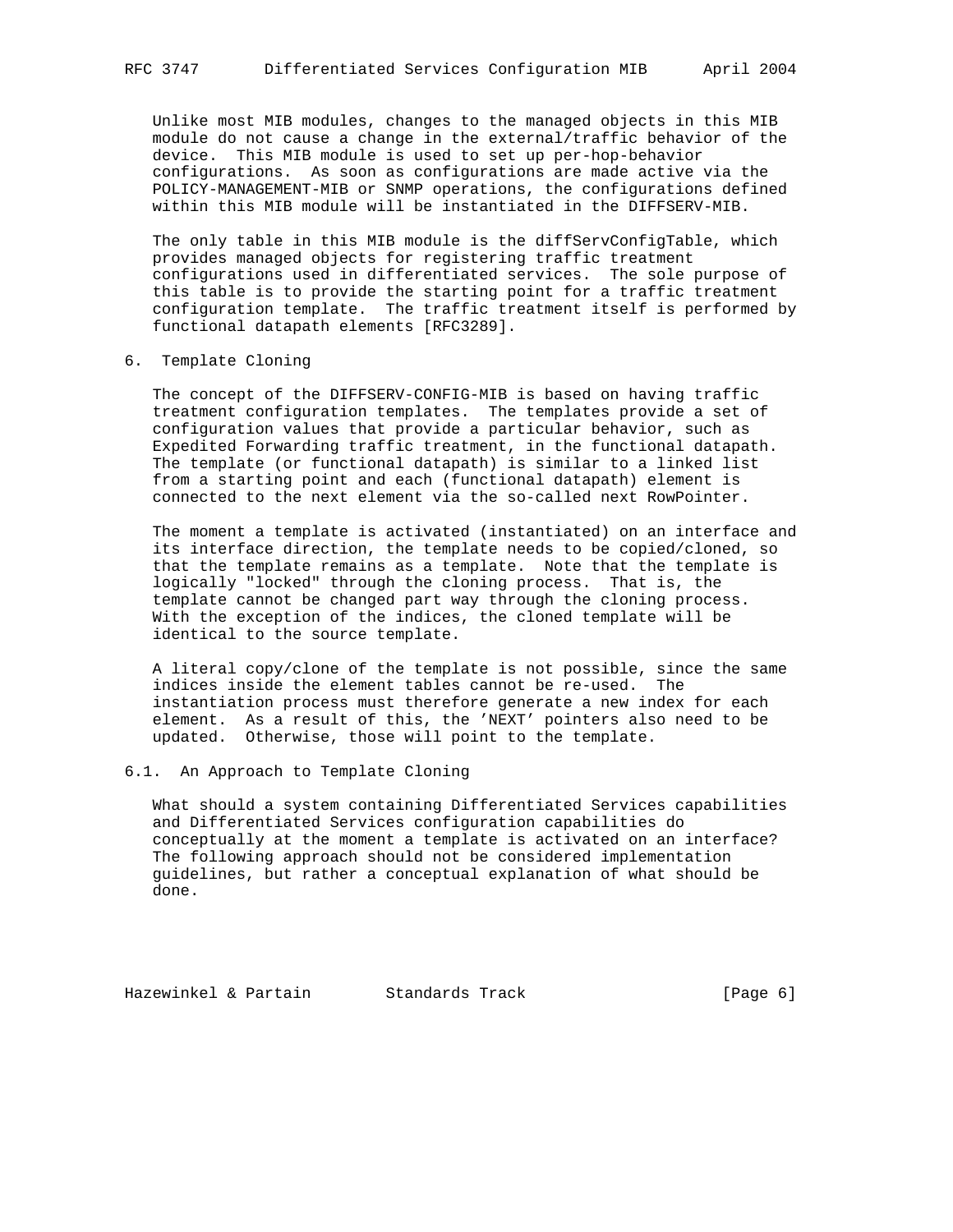- 1) Get the index of the template to be activated
- 2) Get RowPointer (current) from diffServConfigStart.index of the diffServConfigTable
- 3) Check if RowPointer (current) exists
- 4) Logically "lock" the entry (current) pointed to by RowPointer so that its values are not changed part way through the cloning process.
- 5) Copy/Clone the entry (current) pointed to by RowPointer
	- a) Get a new index for the entry
	- b) Configure the new entry with the values of the entry to be cloned
	- c) Update the NEXT pointer with a new RowPointer that pointed to the previous entry that was copied part of this template
- 6) Store RowPointer of cloned entry as (previous) in order to update the NEXT pointer with the next cloned entry.
- 7) Get the RowPointer of the next element in the template as (current)
- 8) If (current) RowPointer does not equal zeroDotZero go to 4
- 9) Logically "unlock" all the locked entries done by step 4).

 If a configuration/template is activated via a means other than a direct SNMP SET request, such as via the Policy-based Management MIB, the handling of the activation and potential error response code must be provided via that mechanism. If a configuration/template is activated using SNMP SET requests, an accurate error response value must be returned. For example, if a configuration/template has inconsistent values, the SNMP SET should return an error. Whether the configuration is already finished is not of direct importance, since the SNMP SET response must be accurate. On systems where the activation may take a long time, a response may be given prior to completion, but extra mechanisms must be provided to detect any errors.

6.2. Example

 This section provides an example of the process described in the previous section. This example will show a Differentiated Services capable incoming (ingress) interface that only counts the traffic stream. Then, with the policy-based configuration concept as defined in this document and in [PMMIBDR], a traffic marking configuration will be applied. The example will walk the reader through all of the steps involved in this process. Again, the use of [PMMIBDR] is simply an example and is not required.

Hazewinkel & Partain Standards Track [Page 7]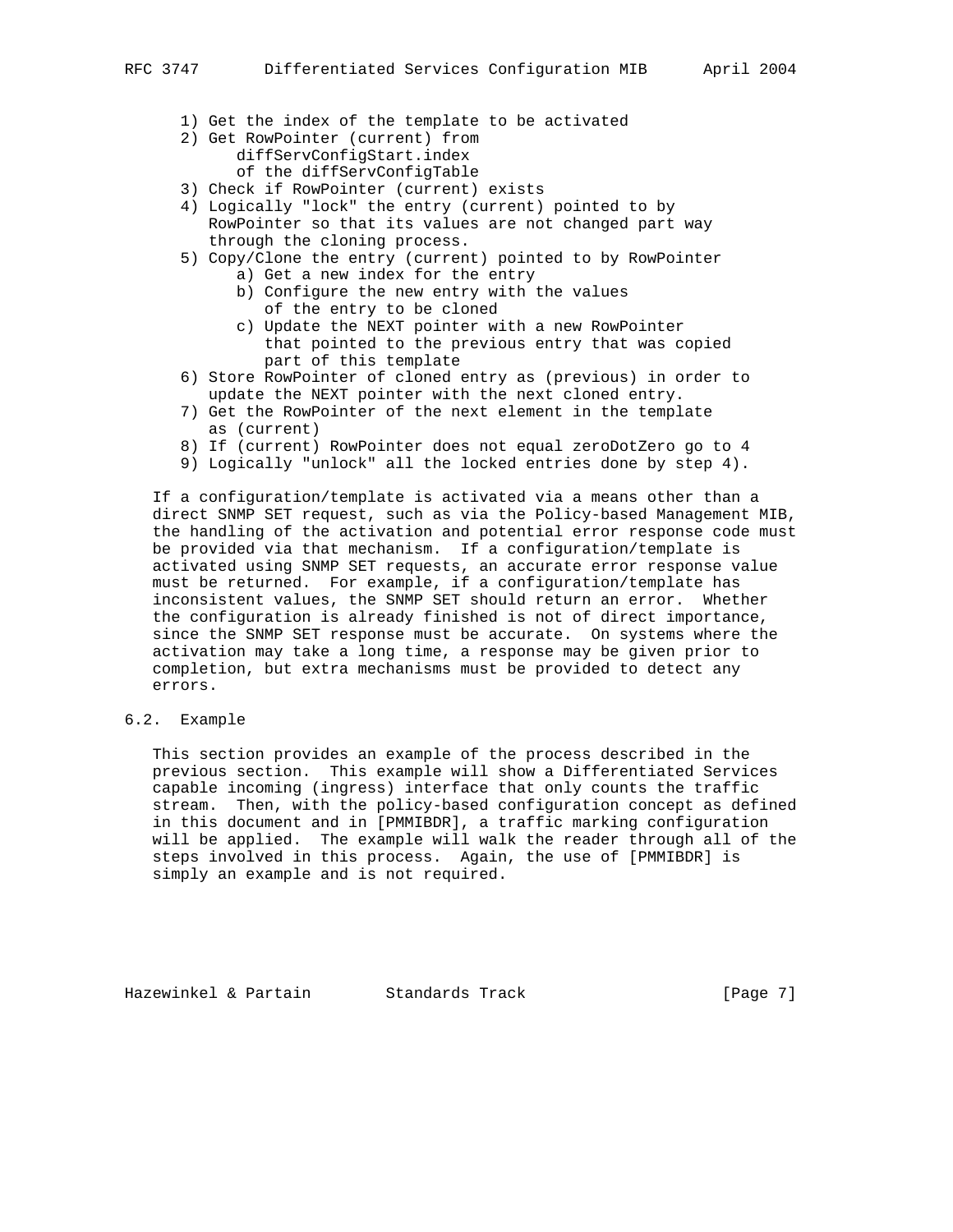NOTE WELL: For brevity and clarity, the example does not always show the complete entry (row) of a table. The only objects shown are those needed for creating the row pointers to the next functional datapath element or needed to provide information about the specific parameters of the functional datapath elements. The column named 'INDEX' always defines the complete index as defined for the associated entry. In some cases, this is a combined index of multiple components. Therefore, the names of the columns are omitted.

 Also note that the values Assured Forwarding and Expedited Forwarding are abstracted as DSCP(AF) and DSCP(EF) (respectively) or simply as AF and EF. For the actual values refer to [RFC3289].

### 6.2.1. The Initial Situation

 The initial configuration is the existing configuration of an ingress interface.

| ingress functional datapath |  |
|-----------------------------|--|
| . <u>.</u> .                |  |
| --->----------->  count     |  |
| $+ - - - - - - - - -$       |  |
|                             |  |

 This figure depicts a simple traffic treatment functional datapath for an ingress interface. The functional datapath only consists of a count action.

 Within the DIFFSERV-MIB, this would be instantiated as follows. Note that RowPointer objects must point to the first accessible columnar object in the conceptual row. Thus, while perhaps more instructive to use the index value for the RowPointer object's value (e.g., diffServCountActId.1) in the example, it would nonetheless be incorrect, and the first accessible columnar object has been used as should be done (e.g., diffServCountActOctets.1).

diffServDataPathTable

| <b>TNDEX</b> | diffServDataPathStart                  |  |
|--------------|----------------------------------------|--|
|              | ifIndex.ingress   diffServActionNext.1 |  |

Hazewinkel & Partain Standards Track Track [Page 8]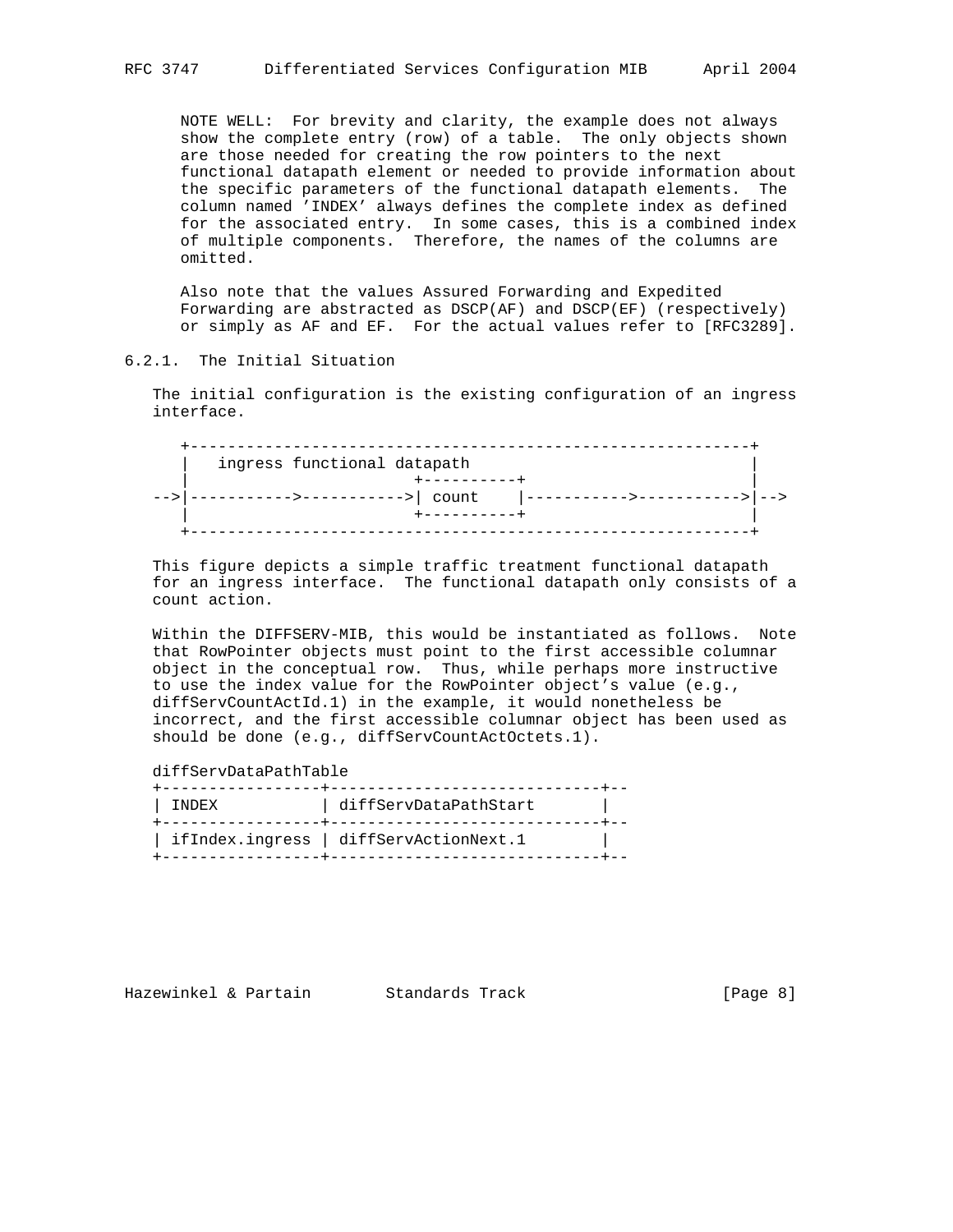# diffServActionTable

|                 | INDEX diffServActionNext diffServActionSpecific |
|-----------------|-------------------------------------------------|
| $1\quad1\quad1$ | diffServCountActOctets.1                        |

#### diffServCountActTable

| .<br>INDEX diffServCountActOctets  <br>------------ |  |
|-----------------------------------------------------|--|
|                                                     |  |

## 6.2.2. The Configuration Template

 The following provides an example of a policy configuration in which traffic is classified by a specific IP filter, that results in two classifiers (one for the IP filter and one for match all). Both streams are then metered, marked, and counted. This is an example of usage on the edge (an ingress interface) of a Differentiated Services domain that wants to have Expedited Forwarding and Assured Forwarding marked traffic within the Differentiated Services domain.



 This figure depicts a policy configuration for ingress traffic treatment in a Differentiated Services capable device. The

Hazewinkel & Partain Standards Track [Page 9]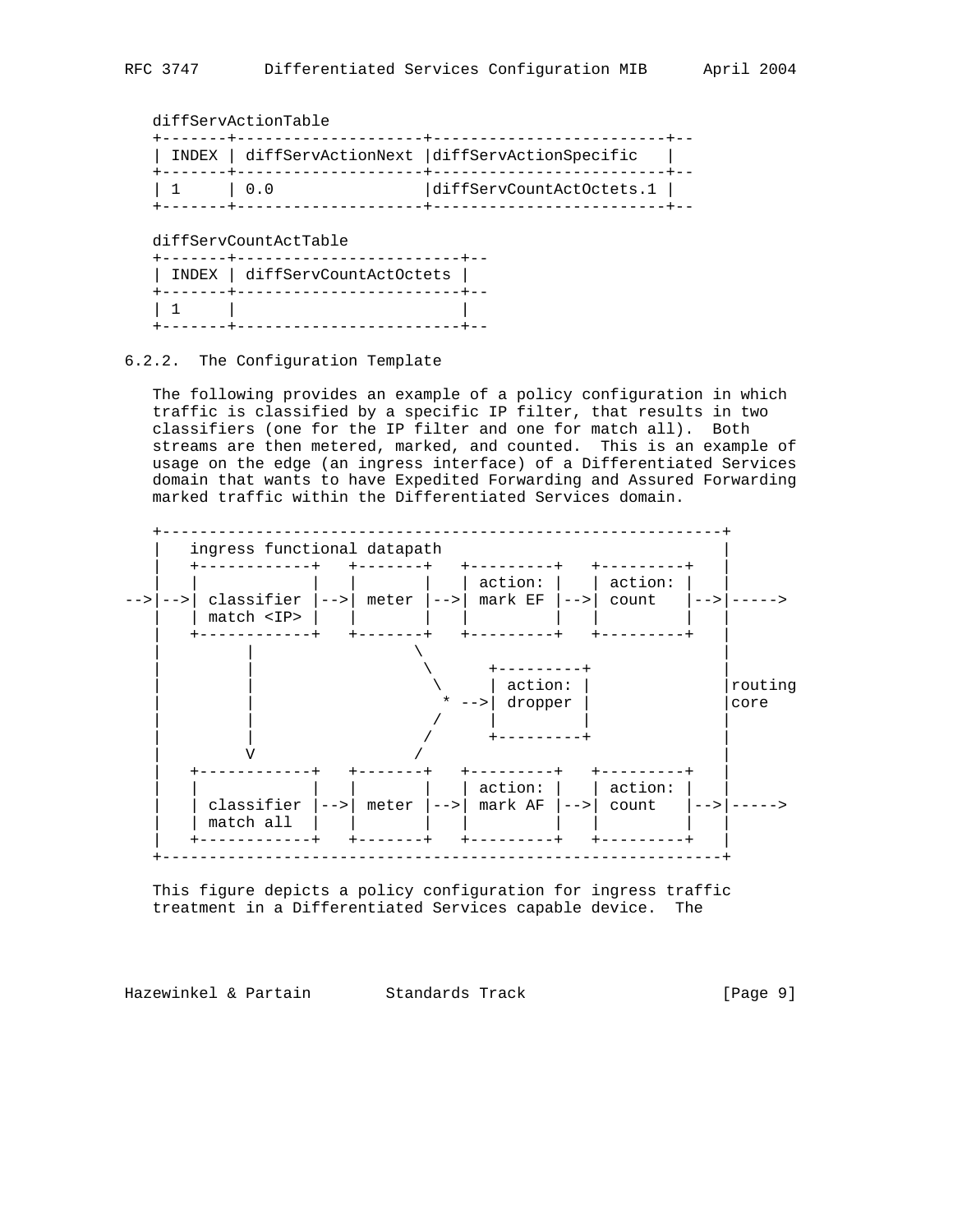configuration is represented as follows in the DIFFSERV-CONFIG-MIB module and the DIFFSERV-MIB module.

 Note that the original (existing) traffic treatment described in 6.2.1 is also in the tables.

 Note also that in the diffServDscpMarkActTable, DSCP(EF) represents the DSCP value for Expedited Forwarding and DSCP(AF) represents the DSCP value for Assured Forwarding.

diffServConfigTable (in the MIB module in this memo)

| INDEX diffServConfigStart<br>- - - - - - + - - - - - - - | diffServConfiqDescr       |  |
|----------------------------------------------------------|---------------------------|--|
| "foo"   diffServClfrStorage.1                            | Example traffic treatment |  |

diffServClfrTable

| INDEX diffServClfrStorage diffServClfrStatus |  |
|----------------------------------------------|--|
|                                              |  |

diffServClfrElementTable (shares index with diffServClfrTable)

|     | INDEX diffServClfrElementNext                                           | diffServClfrElementPrecedence |  |
|-----|-------------------------------------------------------------------------|-------------------------------|--|
| 1.2 | 1.1   diffServMeterSucceedNext.1   1<br> diffServMeterSucceedNext.2   2 |                               |  |

diffServMeterTable

| INDEX diffServMeterSucceedNext diffServMeterFailNext |                                                |  |
|------------------------------------------------------|------------------------------------------------|--|
| diffServActionNext.2<br>diffServActionNext.3         | diffServAlgDropType.1<br>diffServAlqDropType.1 |  |

Hazewinkel & Partain Standards Track [Page 10]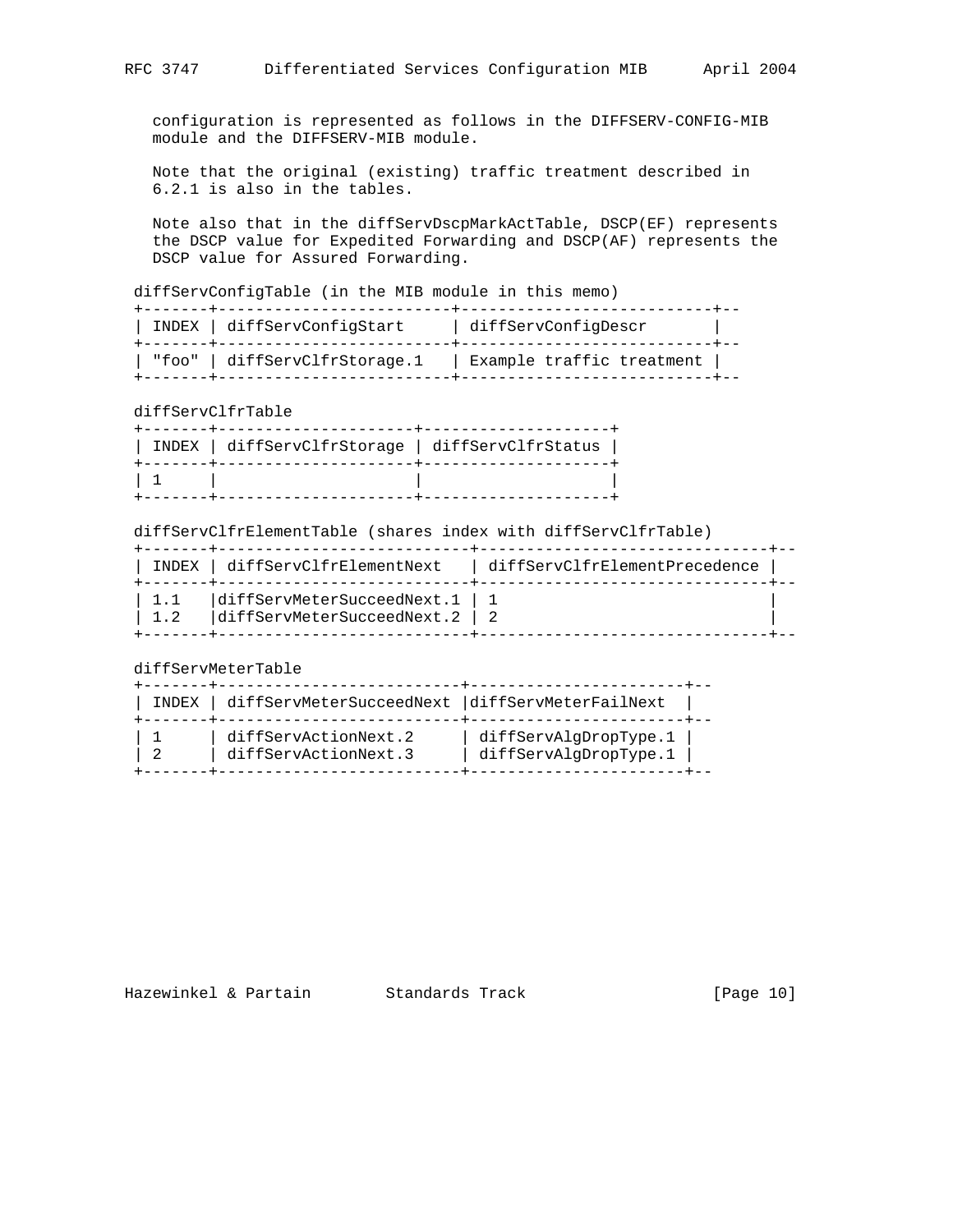## diffServActionTable

| INDEX | diffServActionNext                                                | diffServActionSpecific                                                                                                                       |
|-------|-------------------------------------------------------------------|----------------------------------------------------------------------------------------------------------------------------------------------|
|       | 0.0<br>diffServActionNext.4<br>diffServActionNext.5<br>0.0<br>0.0 | diffServCountActOctets.1<br>diffServDscpMarkActDscp.EF<br>diffServDscpMarkActDscp.AF<br>diffServCountActOctets.2<br>diffServCountActOctets.3 |

## diffServCountActTable

| INDEX   diffServCountActOctets |  |
|--------------------------------|--|
|                                |  |
|                                |  |
|                                |  |
|                                |  |
|                                |  |
|                                |  |
|                                |  |
|                                |  |

#### diffServAlgDropTable

|               | INDEX diffServAlqDropType diffServAlqDropSpecific |  |
|---------------|---------------------------------------------------|--|
| alwaysDrop(5) | $\begin{array}{cc} \cdot & 0 \end{array}$         |  |

#### diffServDscpMarkActTable

| diffServDscpMarkActDscp |
|-------------------------|
|                         |
| DSCP(EF)                |
| DSCP(AF)                |
|                         |

# 6.2.3. Applying the Template

 Now we have the original ingress interface configuration and the policy configuration we want to apply to the actual interface.

 The example policy must provide the required Differentiated Services traffic treatment to all interfaces used by system administrators. The traffic treatment required is described in 6.2.2 above.

 Therefore, we have the following example policy which is configured via the POLICY-BASED-MANAGEMENT-MIB module (see [PMMIBDR]):

if ( roleMatch("Administrator") )

Hazewinkel & Partain Standards Track [Page 11]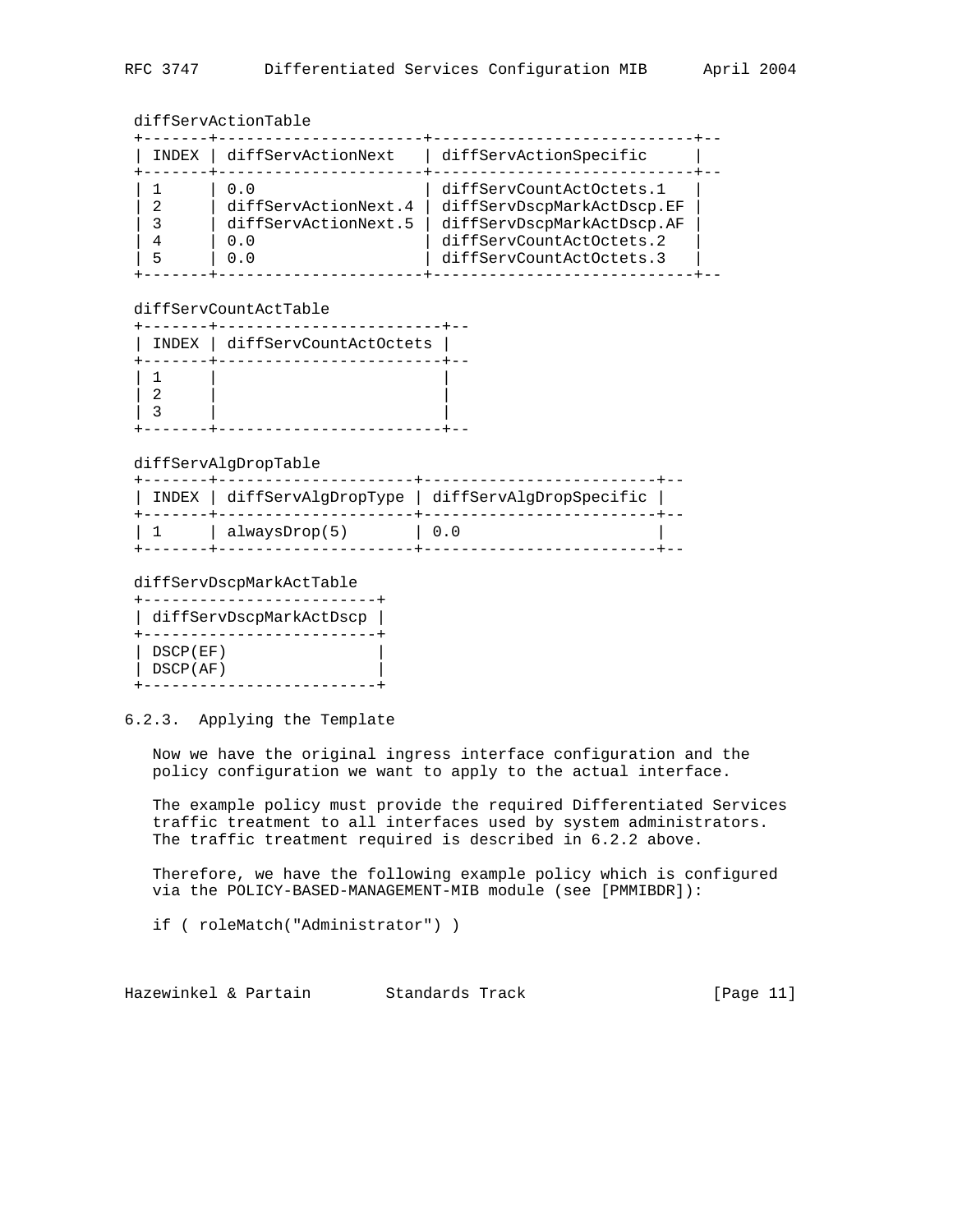then /\* \* The \$0 gets the "element" returned from the previous \* statement. the .1 at the end is the ingress interface \* This sets, for example, diffServDataPathStart.3.1 to be \* "diffServConfigStart.3.f.o.o" if interface 3 has the role \* "Administrator". \*/ setVar("diffServDataPathStart.\$0.1", "diffServConfigStart.3.f.o.o", Oid)

 For our purposes, we only apply this on the inbound (ingress) direction of the interface.

 Note that although object descriptors are used in this PolicyScript example, the object identifiers must be used in the running script. For more information on policies and their syntax refer to [PMMIBDR].

 The following tables in this section provide the cloned entries in the tables of the DIFFSERV-MIB module. All tables may have columns that contain contents or administrative objects that are not shown. These columns do not determine a function in the datapath and they are not shown for clarity of the cloning mechanism.

 Note that the original (existing) traffic treatment of 6.2.1 and 6.2.2 are also in the tables.

diffServConfigTable

| INDEX diffServConfigStart<br>+-------+------------------ | diffServConfiqDescr       |  |
|----------------------------------------------------------|---------------------------|--|
| "foo"   diffServClfrStorage.1                            | Example traffic treatment |  |

diffServDataPathTable

| TNDEX | diffServDataPathStart                |
|-------|--------------------------------------|
|       | ifIndex.ingress diffServActionNext.2 |

Hazewinkel & Partain Standards Track [Page 12]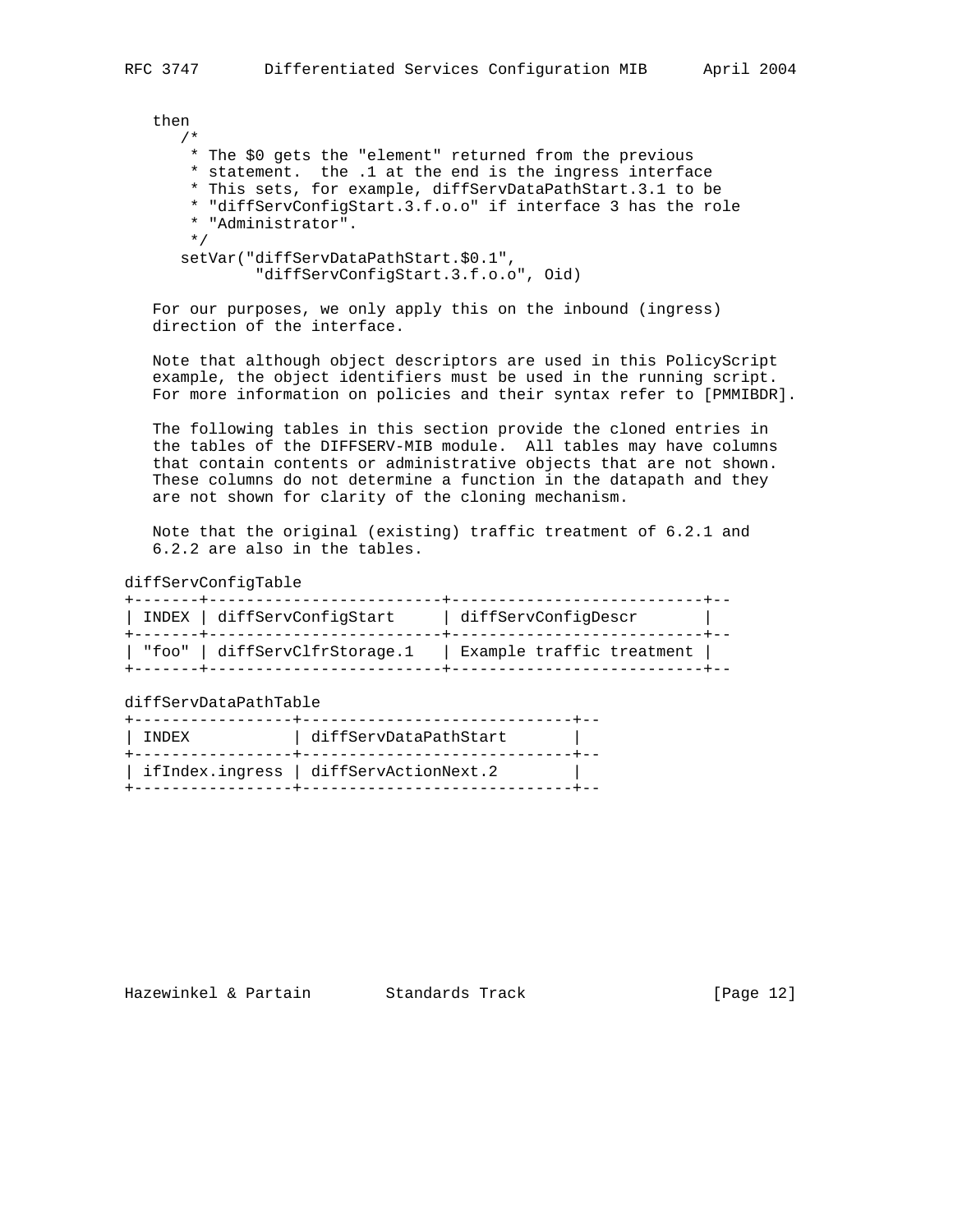diffServClfrTable

| INDEX diffServClfrStorage diffServClfrStatus |  |
|----------------------------------------------|--|
|                                              |  |

# diffServClfrElementTable

| INDEX                    | diffServClfrElementNext                                                                                              | diffServClfrElementPrecedence |  |
|--------------------------|----------------------------------------------------------------------------------------------------------------------|-------------------------------|--|
| 1 1<br>1.2<br>2.3<br>2.4 | diffServMeterSucceedNext.1<br>diffServMeterSucceedNext.2<br>diffServMeterSucceedNext.3<br>diffServMeterSucceedNext.4 |                               |  |

# diffServMeterTable

| INDEX | diffServMeterSucceedNext                                                                     | diffServMeterFailNext                                                                            |
|-------|----------------------------------------------------------------------------------------------|--------------------------------------------------------------------------------------------------|
|       | diffServActionNext.2<br>diffServActionNext.3<br>diffServActionNext.6<br>diffServActionNext.7 | diffServAlqDropType.1<br>diffServAlqDropType.1<br>diffServAlqDropType.2<br>diffServAlqDropType.2 |

# diffServActionTable

| <b>TNDEX</b> | diffServActionNext                                                                                                                | diffServActionSpecific                                                                                                                                                                                                                                           |  |
|--------------|-----------------------------------------------------------------------------------------------------------------------------------|------------------------------------------------------------------------------------------------------------------------------------------------------------------------------------------------------------------------------------------------------------------|--|
| ⌒<br>6       | 0.O<br>diffServActionNext.4<br>diffServActionNext.5<br>0.0<br>0.0<br>diffServActionNext.8<br>diffServActionNext.9<br>0.0<br>ი . ი | diffServCountActOctets.1<br>diffServDscpMarkActDscp.EF<br>diffServDscpMarkActDscp.AF<br>diffServCountActOctets.2<br>diffServCountActOctets.3<br>diffServDscpMarkActDscp.EF<br>diffServDscpMarkActDscp.AF<br>diffServCountActOctets.4<br>diffServCountActOctets.5 |  |
|              |                                                                                                                                   |                                                                                                                                                                                                                                                                  |  |

Hazewinkel & Partain Standards Track [Page 13]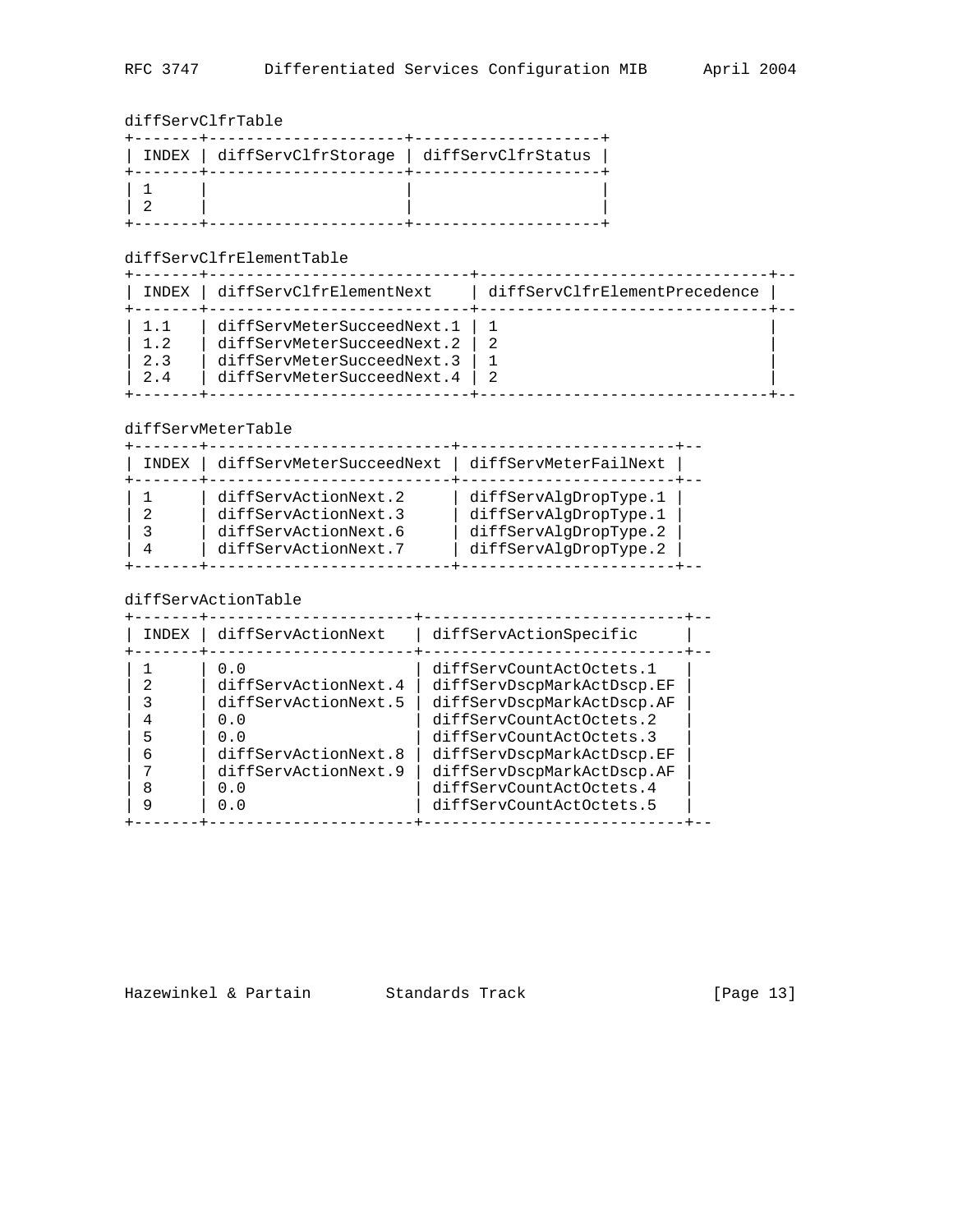### diffServCountActTable

|   | INDEX   diffServActCountOctets |  |
|---|--------------------------------|--|
| 2 |                                |  |

#### diffServAlgDropTable

|         |               | INDEX diffServAlgDropType diffServAlgDropSpecific |  |
|---------|---------------|---------------------------------------------------|--|
| $\pm$ 1 | alwaysDrop(5) | $\begin{matrix} \ 0.0 \end{matrix}$               |  |

diffServDscpMarkActTable

| diffServDscpMarkActDscp |  |
|-------------------------|--|
|                         |  |
| DSCP(EF)                |  |
| DSCP(AF)                |  |
|                         |  |

 As one can see in the example, the main elements from which a functional datapath is constructed are duplicated/copied/cloned. That process is needed in order to preserve the policy configuration for reuse at a later time.

 It is up to the SNMP agent to keep track of which network interfaces are under policy control and which policy rules are being used. This avoids duplication of policy enforcement. How the agent does this is an implementation issue.

 One can see that the old functional datapath configurations stay in the MIB module tables. It is up to the SNMP agent implementation to decide whether to delete stale entries or keep them. Garbage collection of stale entries is an implementation issue.

6.2.4. Applying the Template Using SNMP Messages

 In this section, the above example is explained by using SNMP communication between the SNMP "manager" and the SNMP "agent".

Hazewinkel & Partain Standards Track [Page 14]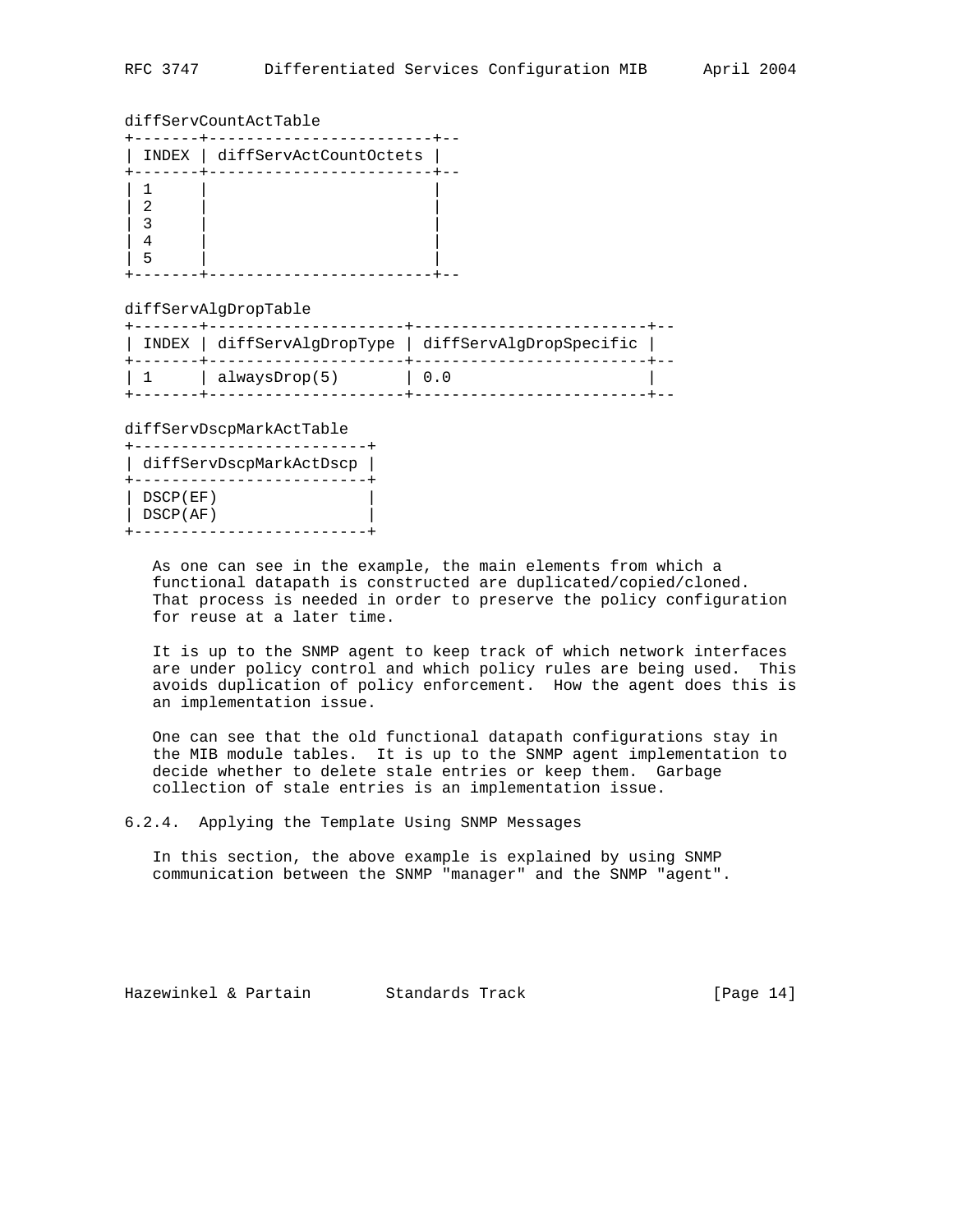In order to apply the template to all interfaces that have a role match of "Administrator," the SNMP manager must have a list of the roles of the interface. This means the SNMP manager must do an SNMP-SET for all those interfaces. This is expressed in the following pseudo code function.

```
 set_template_if_administrator_interface(
            <interface_list>, <template_name>
    ) {
      template_oid = SNMP-GET("diffServConfigStart.<template_name>");
      foreach interface (<ifRole_list>) {
         if (interface.role == "Administrator") {
            SNMP-SET("diffServDataPathStart.$interface.1",
                 Oid, template_oid);
         }
      }
    }
    For example, on a system with 3 interfaces, the following list would
   be known to the manager. The first value indicates the interface
   number (ifIndex) and the second value is its role.
   interface\_list IF_LIST = { { 1, ... , "Administrator", ... },
\{ 2, \ldots , "User", ... \},\{3, ..., , "Administrator", ... \} This will result in the communication between a manager and agent of
    1 SNMP-GET and 2 SNMP-SETs:
    - SNMP-GET("diffServConfigStart.3.f.o.o")
    - SNMP-SET("diffServDataPathStart.1.1", Oid, "diffServActionNext.1")
    - SNMP-SET("diffServDataPathStart.3.1", Oid, "diffServActionNext.1")
7. Managed Objects Definitions (MIB Module)
DIFFSERV-CONFIG-MIB DEFINITIONS ::= BEGIN
    IMPORTS
    OBJECT-TYPE, MODULE-IDENTITY,
   zeroDotZero, mib-2 FROM SNMPv2-SMI -- [RFC2578]
    RowStatus, StorageType,
   RowPointer, DateAndTime FROM SNMPv2-TC -- [RFC2579]
    MODULE-COMPLIANCE,
   OBJECT-GROUP FROM SNMPv2-CONF -- [RFC2580]
```
Hazewinkel & Partain Standards Track [Page 15]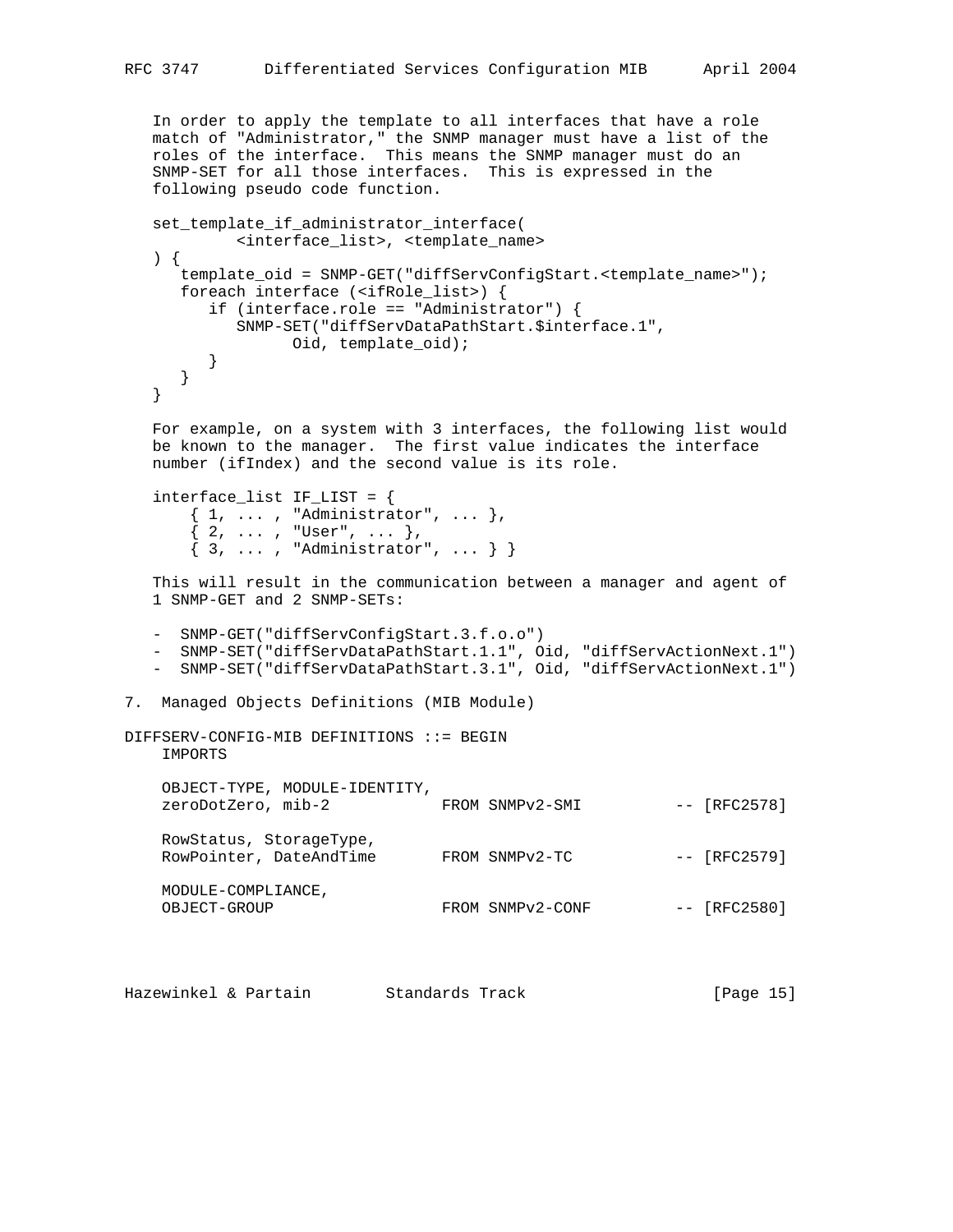```
SnmpAdminString FROM SNMP-FRAMEWORK-MIB; -- [RFC3411]
diffServConfigMib MODULE-IDENTITY
     LAST-UPDATED "200401220000Z" -- 22 January 2004
     ORGANIZATION "SNMPCONF WG"
     CONTACT-INFO
        "SNMPCONF Working Group
         http://www.ietf.org/html.charters/snmpconf-charter.html
         WG mailing list: snmpconf@snmp.com
         Editors:
         Harrie Hazewinkel
         I.Net
         via Darwin 85
         20019 - Settimo Milanese (MI)
         Italy
         EMail: harrie@inet.it
         David Partain
         Ericsson AB
         P.O. Box 1248
         SE-581 12 Linkoping
         Sweden
         E-mail: David.Partain@ericsson.com"
     DESCRIPTION
         "This MIB module contains differentiated services
         specific managed objects to perform higher-level
         configuration management. This MIB allows policies
         to use 'templates' to instantiate Differentiated
         Services functional datapath configurations to
         be assigned (associated with an interface and
         direction) when a policy is activated.
         Copyright (C) The Internet Society (2004). This version
         of this MIB module is part of RFC 3747; see the RFC
         itself for full legal notices."
     REVISION "200401220000Z" -- 22 January 2004
     DESCRIPTION
         "Initial version published as RFC 3747"
    ::= { mib-2 108 }
diffServConfigMIBObjects OBJECT IDENTIFIER ::= { diffServConfigMib 1 }
diffServConfigMIBConformance OBJECT IDENTIFIER ::=
                                                { diffServConfigMib 2 }
--
-- The Differentiated Services configuration objects
-
```
Hazewinkel & Partain Standards Track [Page 16]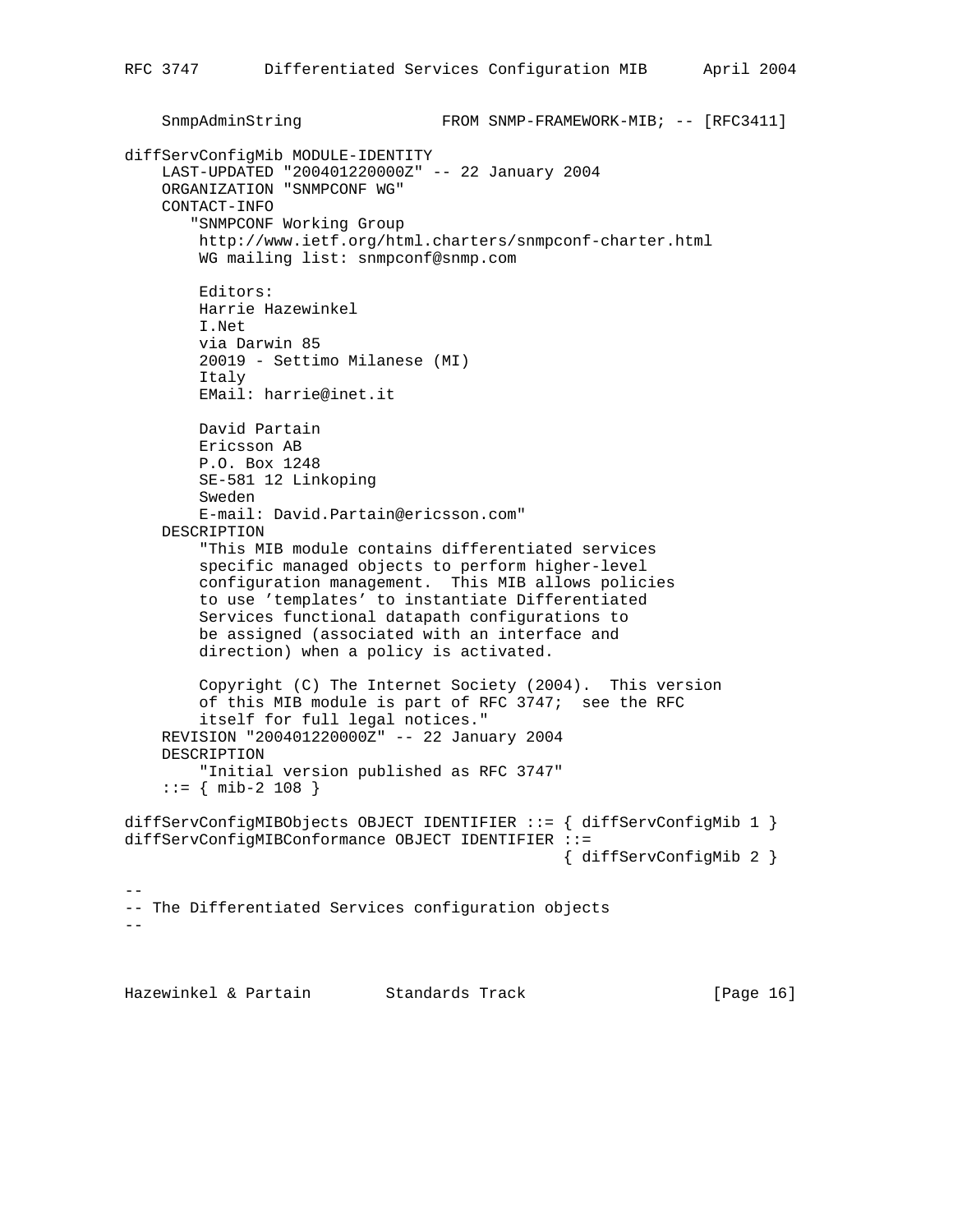```
diffServConfigTable OBJECT-TYPE
    SYNTAX SEQUENCE OF DiffServConfigEntry
    MAX-ACCESS not-accessible
    STATUS current
    DESCRIPTION
       "A table which defines the various per-hop-behaviors
       for which the system has default 'templates'."
     ::= { diffServConfigMIBObjects 2 }
diffServConfigEntry OBJECT-TYPE
    SYNTAX DiffServConfigEntry
    MAX-ACCESS not-accessible
    STATUS current
    DESCRIPTION
       "An entry defining a per-hop-behavior. Each entry in
       this table combines the various parameters (entries)
       into a specific per-hop-behavior. Entries in this
       table might be defined by a vendor (pre-configured)
       or defined by a management application."
     INDEX { diffServConfigId }
     ::= { diffServConfigTable 1 }
DiffServConfigEntry ::= SEQUENCE {
diffServConfigId SnmpAdminString,
diffServConfigDescr SnmpAdminString,
diffServConfigOwner SnmpAdminString,
 diffServConfigLastChange DateAndTime,
diffServConfigStart RowPointer,
 diffServConfigStorage StorageType,
 diffServConfigStatus RowStatus
}
diffServConfigId OBJECT-TYPE
   SYNTAX SnmpAdminString (SIZE(1..116))
 MAX-ACCESS not-accessible
 STATUS current
    DESCRIPTION
      "A unique id for the per-hop-behavior policy for at
       least the SNMP agent. For ease of administration the
       value may be unique within an administrative domain,
       but this is not required.
       The range of up to 116 octets is chosen to stay within
       the SMI limit of 128 sub-identifiers in an object
       identifier."
     ::= { diffServConfigEntry 1 }
diffServConfigDescr OBJECT-TYPE
```
Hazewinkel & Partain Standards Track [Page 17]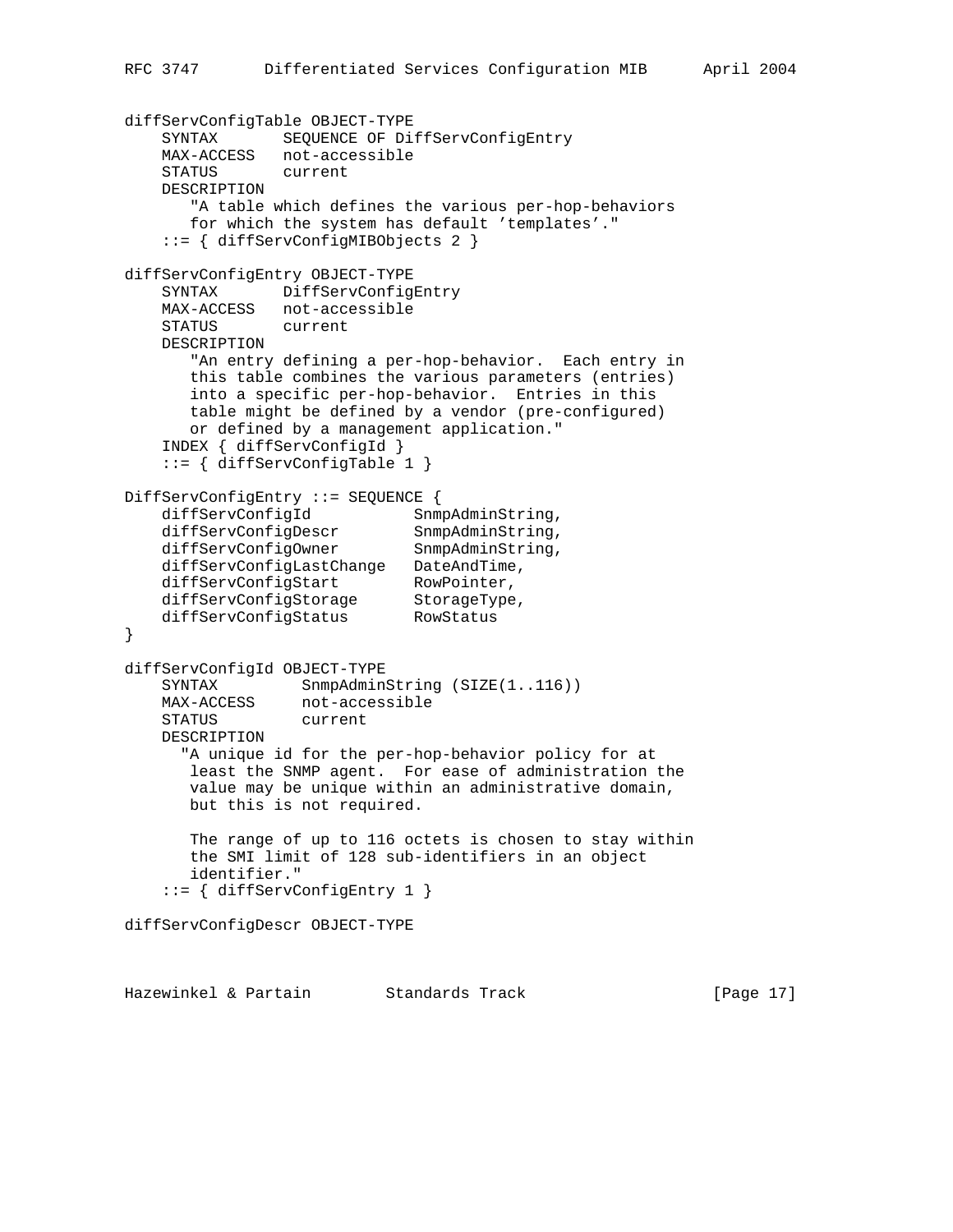```
 SYNTAX SnmpAdminString
MAX-ACCESS read-create
 STATUS current
    DESCRIPTION
        "A human-readable description to identify this defined
       per-hop-behavior. Note that this is an SnmpAdminString,
       which permits UTF-8 strings. An administratively assigned
       identifier for a template that would be unique within
       an administrative domain. It is up to the management
       applications to agree how these are assigned within the
       administrative domain. Once a description, such as
       'EF' is assigned, that has a certain set of parameters
       that achieve 'EF' from box to box. Management
       application code or script code can then scan
       the table to find the proper template and then
       assign it."
     ::= { diffServConfigEntry 2 }
diffServConfigOwner OBJECT-TYPE
    SYNTAX SnmpAdminString
MAX-ACCESS read-create
 STATUS current
    DESCRIPTION
       "The owner who created this entry."
     ::= { diffServConfigEntry 3 }
diffServConfigLastChange OBJECT-TYPE
   SYNTAX DateAndTime<br>MAX-ACCESS read-only
   MAX-ACCESS read-on<br>STATUS current
   STATUS
    DESCRIPTION
       "The date and time when this entry was last changed."
     ::= { diffServConfigEntry 4 }
diffServConfigStart OBJECT-TYPE
    SYNTAX RowPointer
MAX-ACCESS read-create
 STATUS current
    DESCRIPTION
       "The pointer to a functional datapath configuration template as
       set up in the DIFFSERV-MIB. This RowPointer should
       point to an instance of one of:
         diffServClfrEntry
         diffServMeterEntry
         diffServActionEntry
         diffServAlgDropEntry
         diffServQEntry
```
Hazewinkel & Partain Standards Track [Page 18]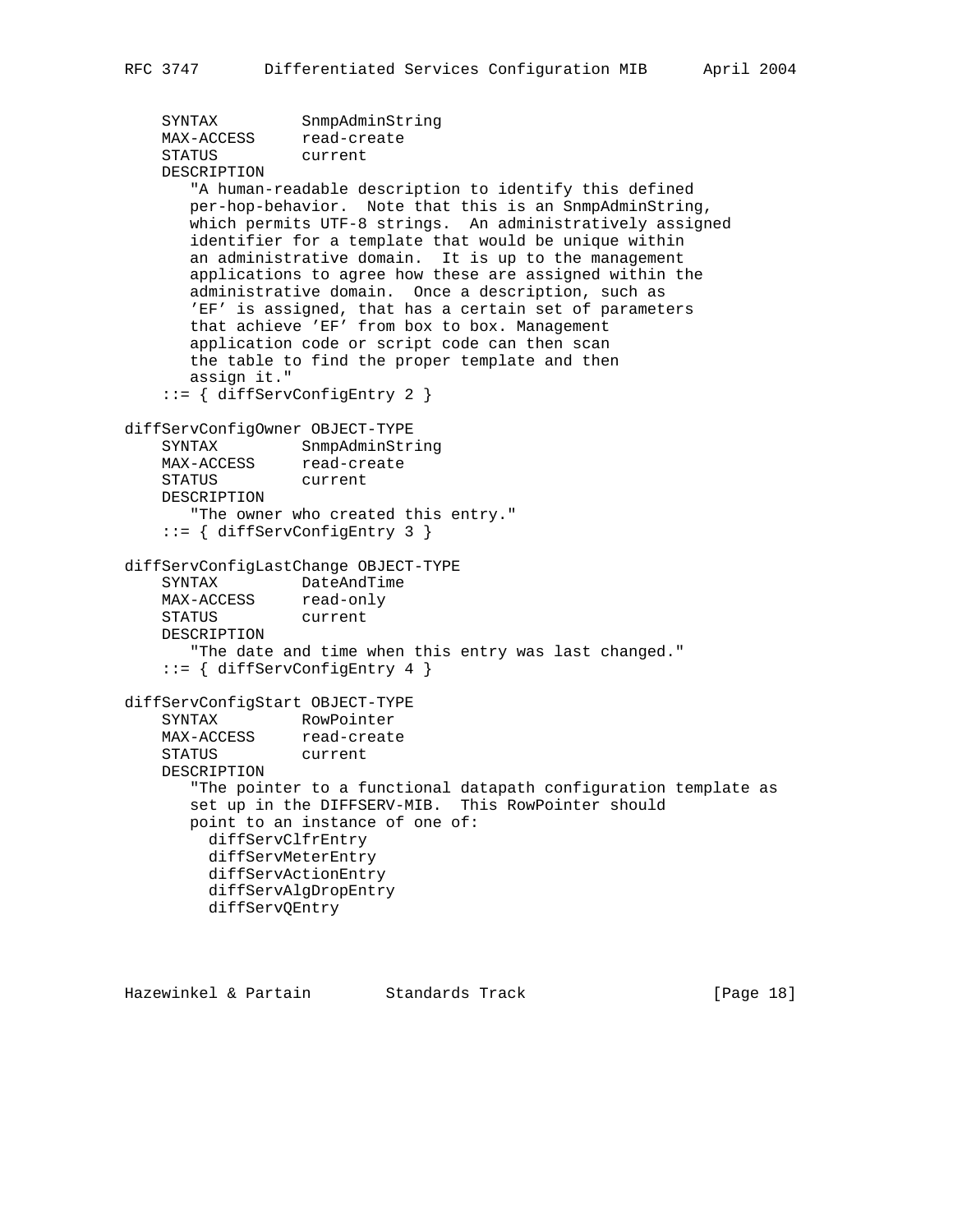A value of zeroDotZero in this attribute indicates no further Diffserv treatment is performed on traffic of this functional datapath. This also means that the template described by this row is not defined. If the row pointed to does not exist, the treatment is as if this attribute contains a value of zeroDotZero." REFERENCE "Differentiated Services MIB module" DEFVAL { zeroDotZero } ::= { diffServConfigEntry 5 } diffServConfigStorage OBJECT-TYPE SYNTAX StorageType MAX-ACCESS read-create STATUS current DESCRIPTION "The type of storage used for this row. Since an entry in this table serves as a starting point for a configuration, it is recommended that all entries comprising the configuration started by diffServConfigStart follow the storage type of this entry. Otherwise, after agent reboots a configuration may differ. It may very well be that the agent is not capable of detecting such changes and therefore, the management application should verify the correct configuration after a reboot. Rows with a StorageType of 'permanent' do not need to allow write access to any of the columnar objects in that row." DEFVAL { nonVolatile } ::= { diffServConfigEntry 6 } diffServConfigStatus OBJECT-TYPE SYNTAX RowStatus MAX-ACCESS read-create STATUS current DESCRIPTION "RowStatus object used for creation and deletion of rows in this table. All writable objects in this row may be modified at any time." DEFVAL { notInService } ::= { diffServConfigEntry 7 } -- -- MIB Compliance statements. --

Hazewinkel & Partain Standards Track [Page 19]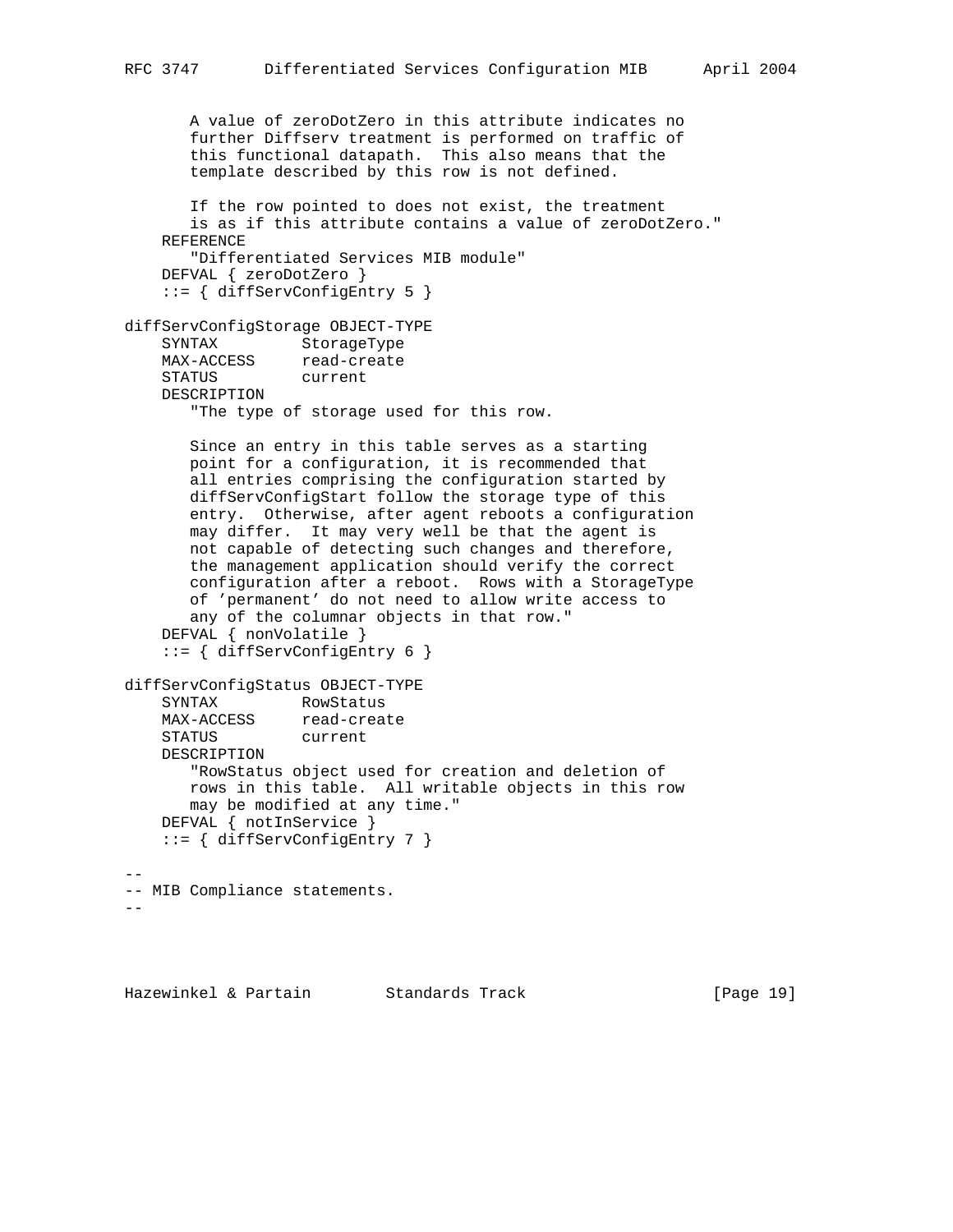```
diffServConfigMIBCompliances
    OBJECT IDENTIFIER ::= { diffServConfigMIBConformance 1 }
diffServConfigMIBGroups
    OBJECT IDENTIFIER ::= { diffServConfigMIBConformance 2 }
diffServConfigMIBFullCompliance MODULE-COMPLIANCE
     STATUS current
     DESCRIPTION
        "The full compliance for this MIB module.
        For this compliance level the 'diffServMIBFullCompliance'
        must be met, since this MIB module depends on it in order
        to provide the configuration entries.
 "
     MODULE -- This module
     MANDATORY-GROUPS { diffServConfigMIBConfigGroup }
     OBJECT diffServConfigStatus
     SYNTAX RowStatus { active(1) }
    WRITE-SYNTAX RowStatus \{ \text{createAndGo(4)}, \text{destroy(6)} \} DESCRIPTION
        "Support for createAndWait and notInService is not required."
     ::= { diffServConfigMIBCompliances 1 }
diffServConfigMIBConfigGroup OBJECT-GROUP
     OBJECTS { diffServConfigDescr,
                diffServConfigOwner,
                diffServConfigLastChange,
                diffServConfigStart,
                diffServConfigStorage,
                diffServConfigStatus
     }
     STATUS current
     DESCRIPTION
        "The per-hop-behavior Group defines the MIB objects that
        describe the configuration template for the per-hop-behavior."
     ::= { diffServConfigMIBGroups 1 }
END
```
8. Security Considerations

 There are a number of management objects defined in this MIB module with a MAX-ACCESS clause of read-write and/or read-create. Such objects may be considered sensitive or vulnerable in some network environments. The support for SET operations in a non-secure environment without proper protection can have a negative effect on network operations. These managed objects are:

Hazewinkel & Partain Standards Track [Page 20]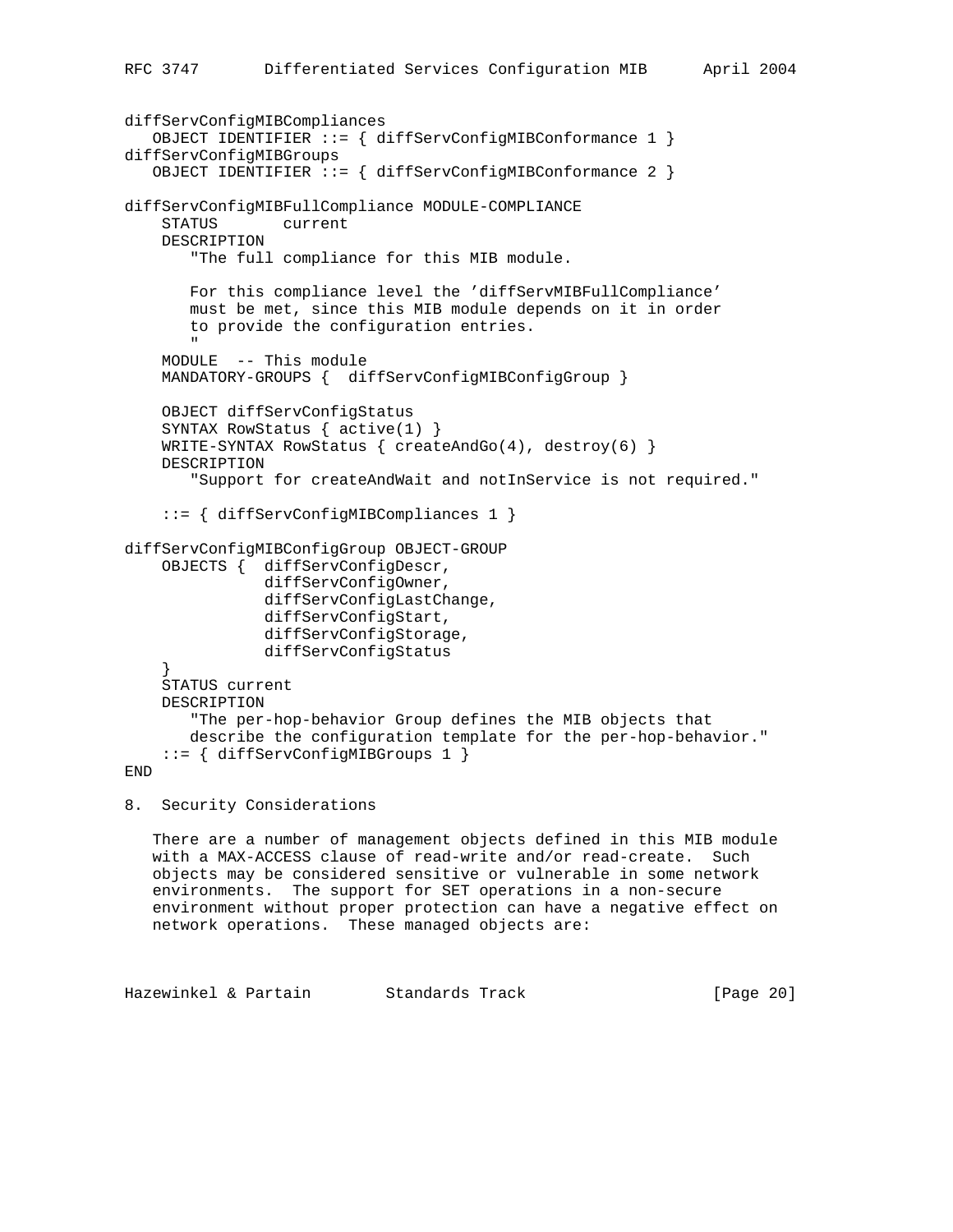- The diffServConfigDescr, diffServConfigOwner, and diffServConfigStatus are not security sensitive since these three objects do not affect any direct operational behavior of a diffserv capable device.
- Unauthorized change of the diffServConfigStart could lead to a different configuration, and the 'changed' configuration could lead to different traffic treatment for the diffserv capable device than desired.
- Unauthorized change of the diffServConfigStorage could lead to unknown behavior of the diffserv capable device after a reboot of the SNMP agent. This may be caused by 'not having saved changes of the configuration' or unavailable configurations.

 In addition, the managed objects of the DIFFSERV-MIB are also security sensitive, since unauthorized changes may cause configuration changes. For more detail, refer to [RFC3289].

 Allowing read access to objects in this MIB module is generally not considered sensitive, as read access only provides information that a template exists. This is due to the fact that the managed objects that actually instantiate the template are in the DIFFSERV-MIB [RFC3289]. However, in environments where the template description (diffServConfigDescr) or owner (diffServConfigOwner) is considered sensitive information, appropriate access control should be exercised for these objects.

 SNMP versions prior to SNMPv3 did not include adequate security. Even if the network itself is secure (for example by using IPSec), there is no control as to who on the secure network is allowed to access and GET/SET (read/change/create/delete) the objects in this MIB module.

 It is RECOMMENDED that implementers consider the security features as provided by the SNMPv3 framework (see [RFC3410], section 8), including full support for the SNMPv3 cryptographic mechanisms (for authentication and privacy).

 Further, deployment of SNMP versions prior to SNMPv3 is NOT RECOMMENDED. Instead, deployment of SNMPv3 with cryptographic security enabled is RECOMMENDED. It is then a customer/operator responsibility to ensure that the SNMP entity giving access to an instance of this MIB module is properly configured to give access to the objects only to those principals (users) that have legitimate rights to GET or SET (change/create/delete) them.

Hazewinkel & Partain Standards Track [Page 21]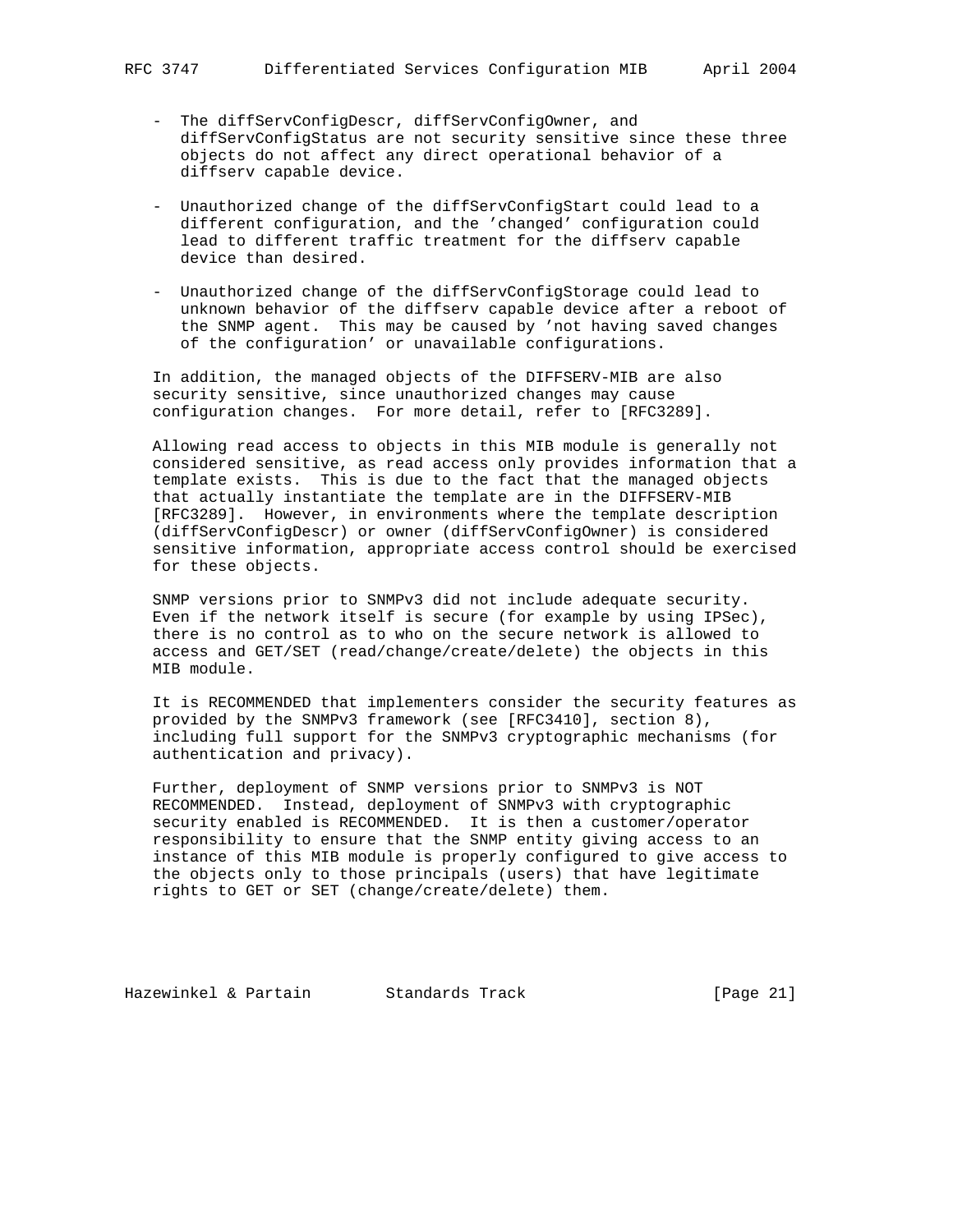9. Acknowledgments

 The editors gratefully acknowledge the significant contributions to this work made by several members of both the SNMPCONF and DiffServ working groups.

- 10. References
- 10.1. Normative References
	- [RFC2578] McCloghrie, K., Perkins, D. and J. Schoenwaelder, "Structure of Management Information Version 2 (SMIv2)", STD 58, RFC 2578, April 1999.
	- [RFC2579] McCloghrie, K., Perkins, D. and J. Schoenwaelder, "Textual Conventions for SMIv2", STD 58, RFC 2579, April 1999.
	- [RFC2580] McCloghrie, K., Perkins, D. and J. Schoenwaelder, "Conformance Statements for SMIv2", STD 58, RFC 2580, April 1999.
	- [RFC3289] Baker, F., Chan, K. and A. Smith, "Management Information Base for the Differentiated Services Architecture", RFC 3289, May 2002.
	- [RFC3411] Harrington, D., Presuhn, R. and B. Wijnen, "An Architecture for Describing Simple Network Management Protocol (SNMP) Management Frameworks", STD 62, RFC 3411, December 2002.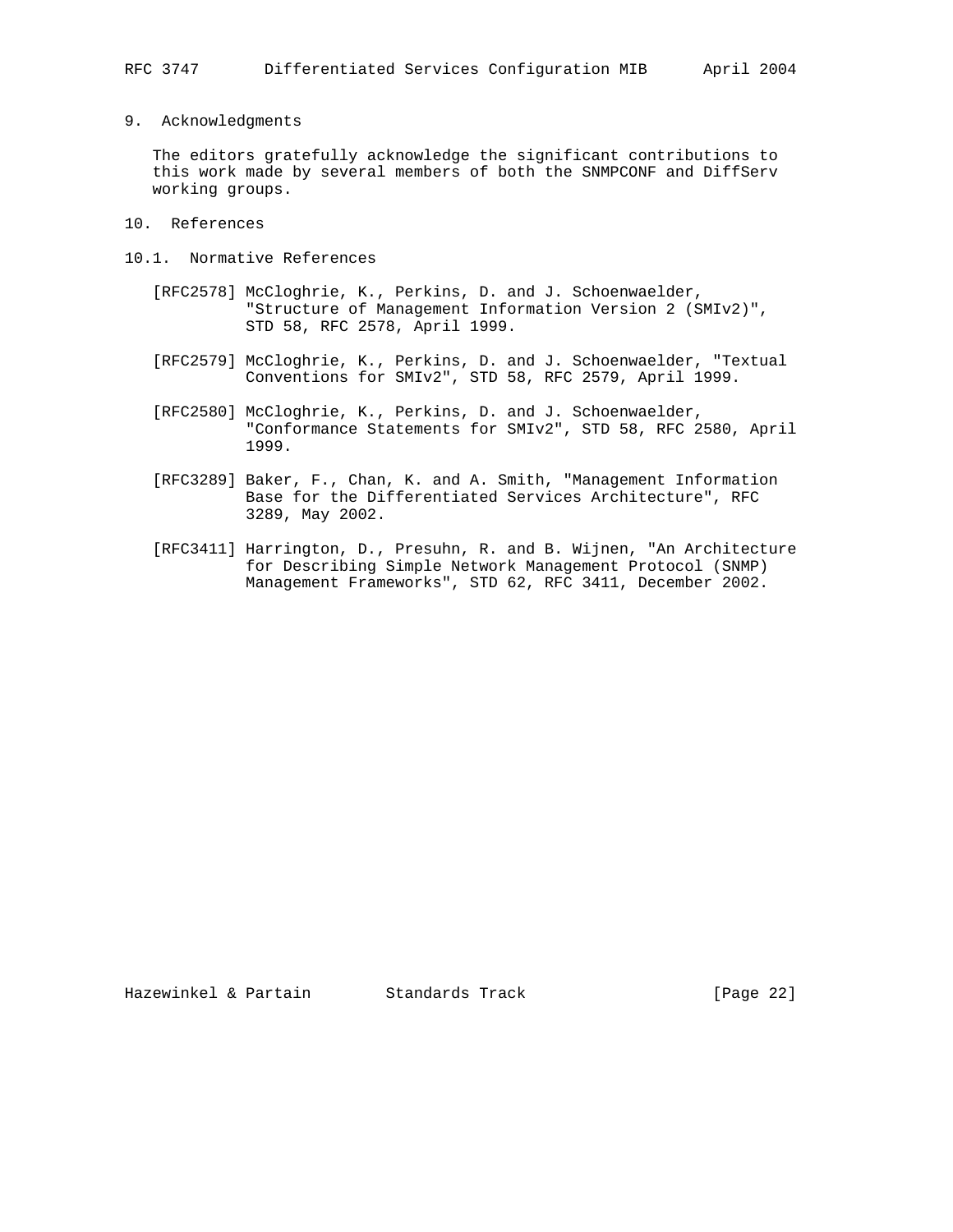# 10.2. Informative References

- [RFC3410] Case, J., Mundy, R., Partain, D. and B. Stewart, "Introduction and Applicability Statements for Internet- Standard Management Framework", RFC 3410, December 2002.
- [RFC2474] Nichols, K., Blake, S., Baker, F. and D. Black, "Definition of the Differentiated Services Field (DS Field) in the IPv4 and IPv6 Headers", RFC 2474, December 1998.
- [RFC2475] Blake, S., Black, D., Carlson, M., Davies, E., Wang, Z. and W. Weiss, "An Architecture for Differentiated Services", RFC 2475, December 1998.
- [RFC3512] MacFaden, M., Partain, D., Saperia, J. and W. Tackabury, "Configuring Networks and Devices with Simple Network Management Protocol (SNMP)", RFC 3512, April 2003.
- [PMMIBDR] Waldbusser, S., Saperia, J. and T. Hongal, "Policy-based Management MIB", Work in Progress.

11. Editors' Addresses

 Harrie Hazewinkel I.Net via Darwin 85 20019 - Settimo Milanese (MI) Italy

EMail: harrie@inet.it

 David Partain Ericsson AB P.O. Box 1248 SE-581 12 Linkoping Sweden

EMail: David.Partain@ericsson.com

Hazewinkel & Partain Standards Track [Page 23]